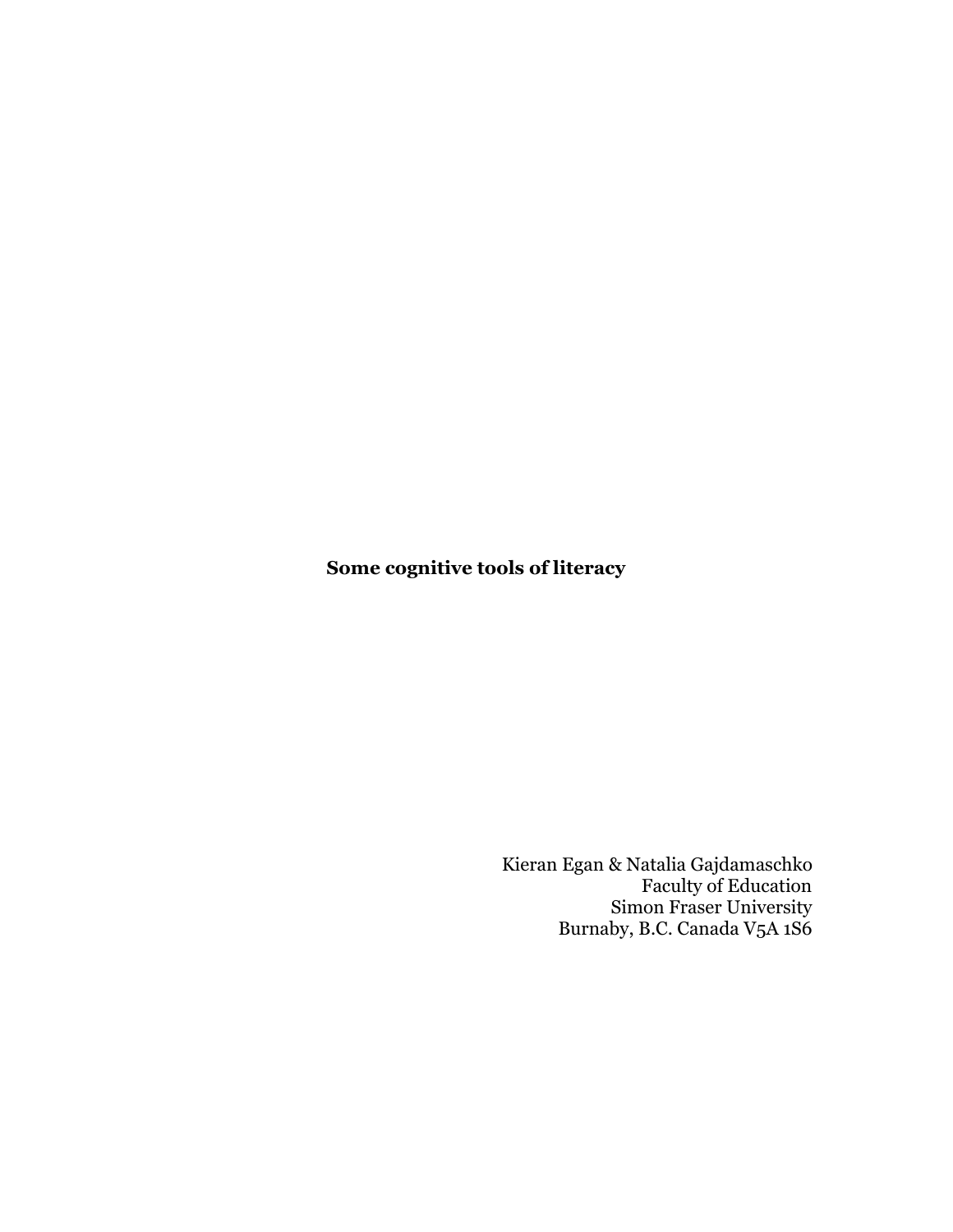## Introduction

For the educator interested in such topics as how to engage children in becoming more fluently literate, Vygotsky has offered a crucially important insight. Prior to his work––and, of course, still commonly the case for those who have been unable to see its richer implications for education-–approaches to education generally have tended to take one or more of three general approaches. We will sketch them very briefly below, and then indicate in what way Vygotsky's insight into the role of cognitive tools helps us to transcend the limitations of the three traditional approaches.

The main purpose of our paper, however, is to explore some new implications of Vygotsky's insight, seeking to unfold it in ways that enable educators to discover new pathways to successfully engage students in literacy. We think, also, that this analysis of the cognitive tools that come along with literacy provides a novel expansion of Vygotsky's insight in ways directly applicable to education.

# Three traditional conceptions of the educator's task

The first, and most ancient, conception of the educator's task is to engage the young learner in what today we call an apprenticeship relationship with an expert. The child would, consequently, learn by doing with an expert on hand to guide and correct the novice. This kind of learning has been perhaps the commonest in human cultures across the world, and was almost the exclusive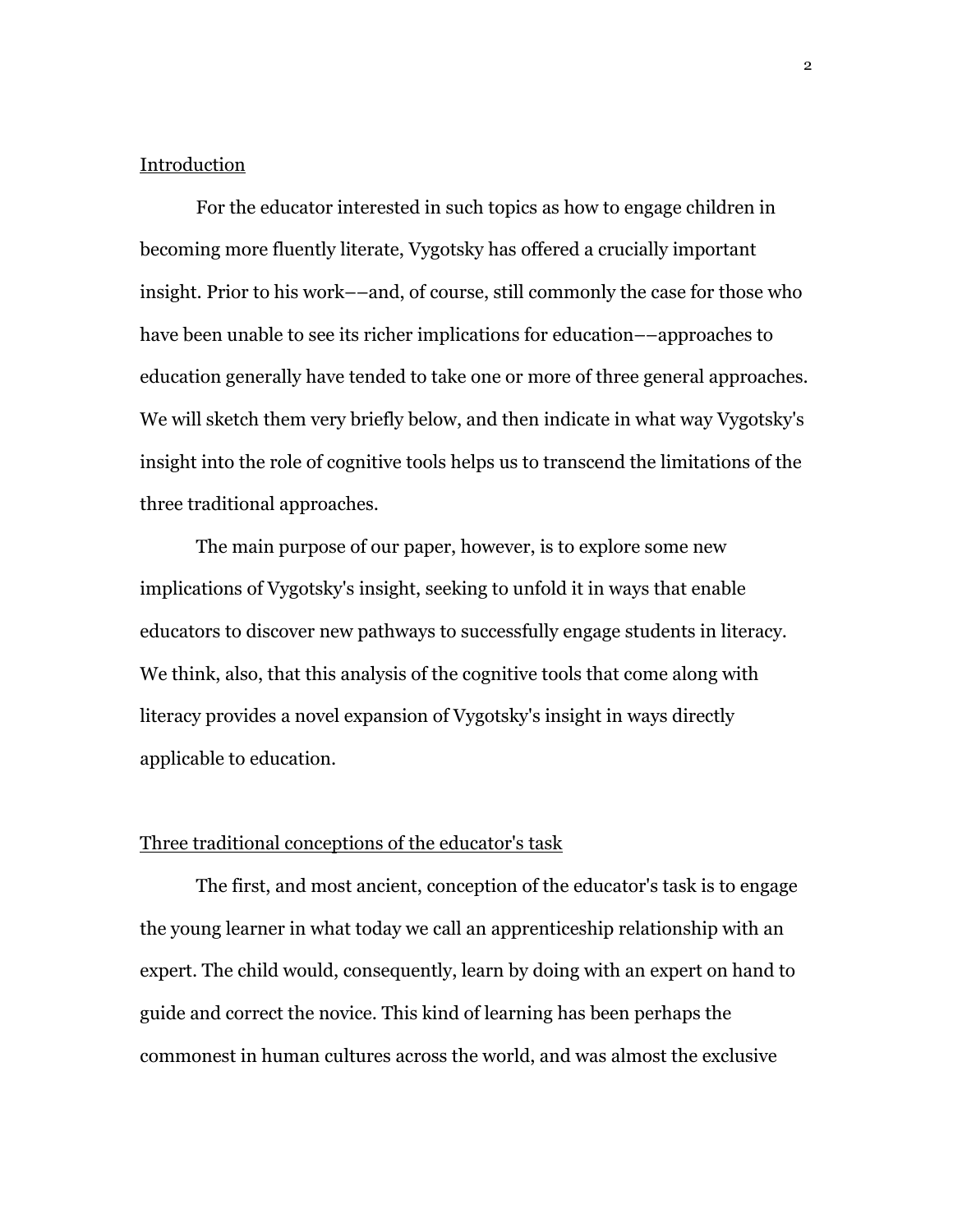mode of instruction in hunter-gatherer societies. And, for the teaching of certain kinds of skills, it remains of significant value to the educator.

The invention of writing transformed the educator's task. Increasingly, as literacy developed, significant amounts of knowledge were stored in coded form. Access to this store was attained only through becoming skilled in literacy. Consequently, all literate cultures invented some formal system of education into coding and decoding knowledge. The trouble with this task has been that at one level it seems as though it ought to be easy to teach the principles of the decoding system, and then all the stored knowledge would be available to the newly literate person. But it doesn't work so easily, partly because of the difficulty many people have in learning to become literate in even basic ways, and also because of the complexity of what is stored in the codes of literate cultures. Not only does one have to teach the systems of coding and decoding, but one also has the harder task of trying to bring back to life the meanings inherent in those desiccated codes. The size of the problem was recognized early on; Plato said that anyone who wrote something down and assumed that another would be able to understand just what the writer meant is a fool.

The conception of education that derived from this accumulation of coded knowledge was one in which the task was to teach as much of certain privileged forms of knowledge as possible––privileged in the sense that they provided the learner with the fullest and truest account of the world. These accounts were systematically coded into forms of knowledge which came to be known as mathematics, history, science, literature, and so on. The mark of an educated person was her or his elaborate familiarity with these forms of knowledge. In this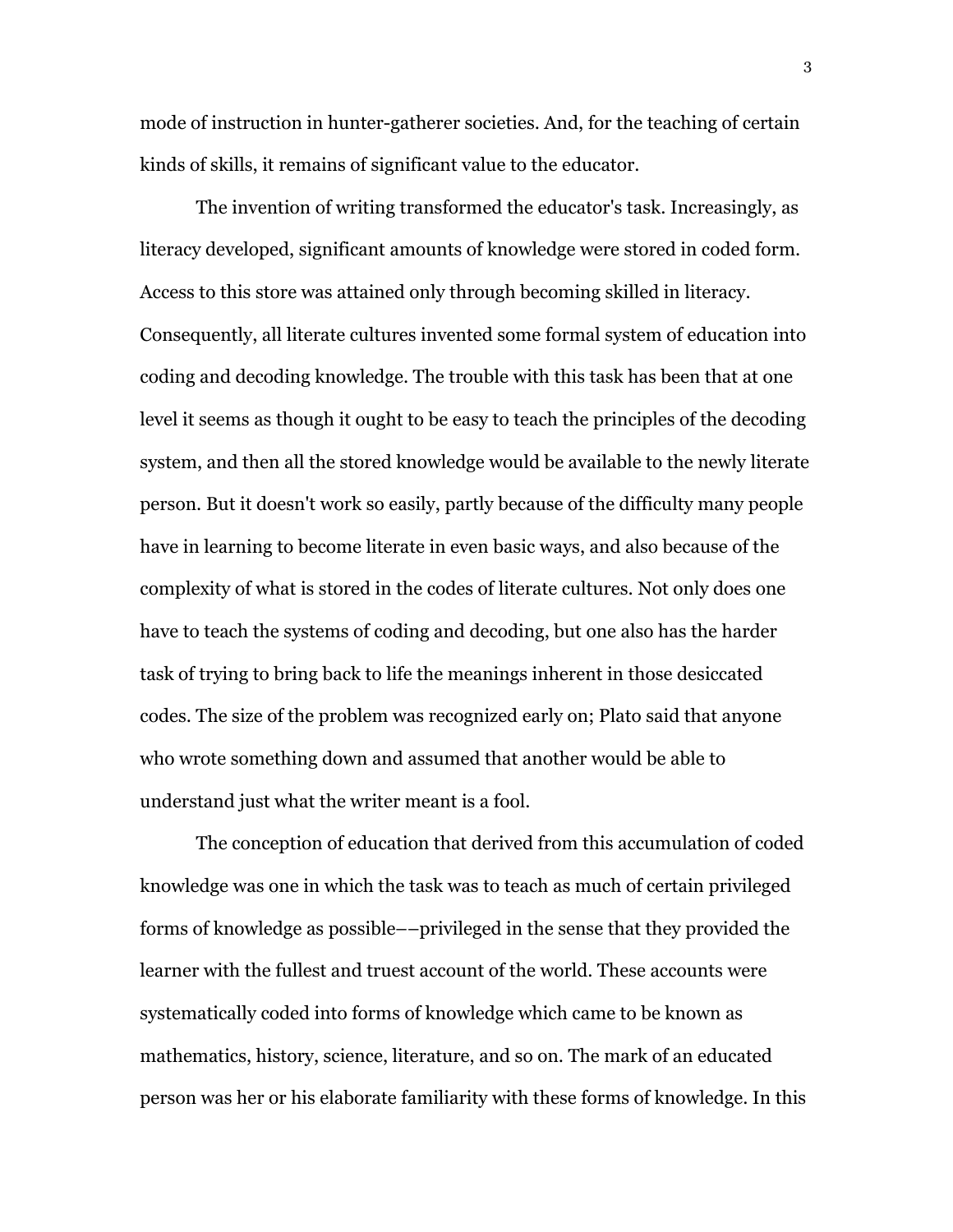tradition, the mind was conceived largely as an epistemological organ; the educated mind was recognized as such because it contained a great deal of the most important knowledge.

The third conception of the educator's task grew out of the recognition that, somehow, just accumulating lots of important knowledge did not always produce a satisfactory kind of person. Something was missing, and the element that was missing was seen to be something to do with the fact that the mind's development was not exclusively an epistemological matter. During the past two centuries, it became increasingly recognized by many that the mind also seemed to have a distinctive form of development of its own. Jean-Jacques Rousseau forcefully expressed this idea.

Since Rousseau's time, attempts have been made to uncover and describe this underlying process of mental development, perhaps most spectacularly in the work of Jean Piaget. Increasingly the mind has come to be seen as a psychological organ, with its own schedules of development that are more or less independent of the particular forms of knowledge being learned. Educators were persuaded to see their task, then, as supporting the development of this internal developmental process, to further as far as possible this psychological conception of the mind's development.

The trouble for us today is that these different conceptions of the educator's task are not entirely compatible, and yet they all remain as having some claim on schools and on teachers' time and activities. Also, each of the conceptions by itself has problems. We don't intend to discuss these problems here (but see Lamm, 1976; Egan, 1997); they have been staples of polemics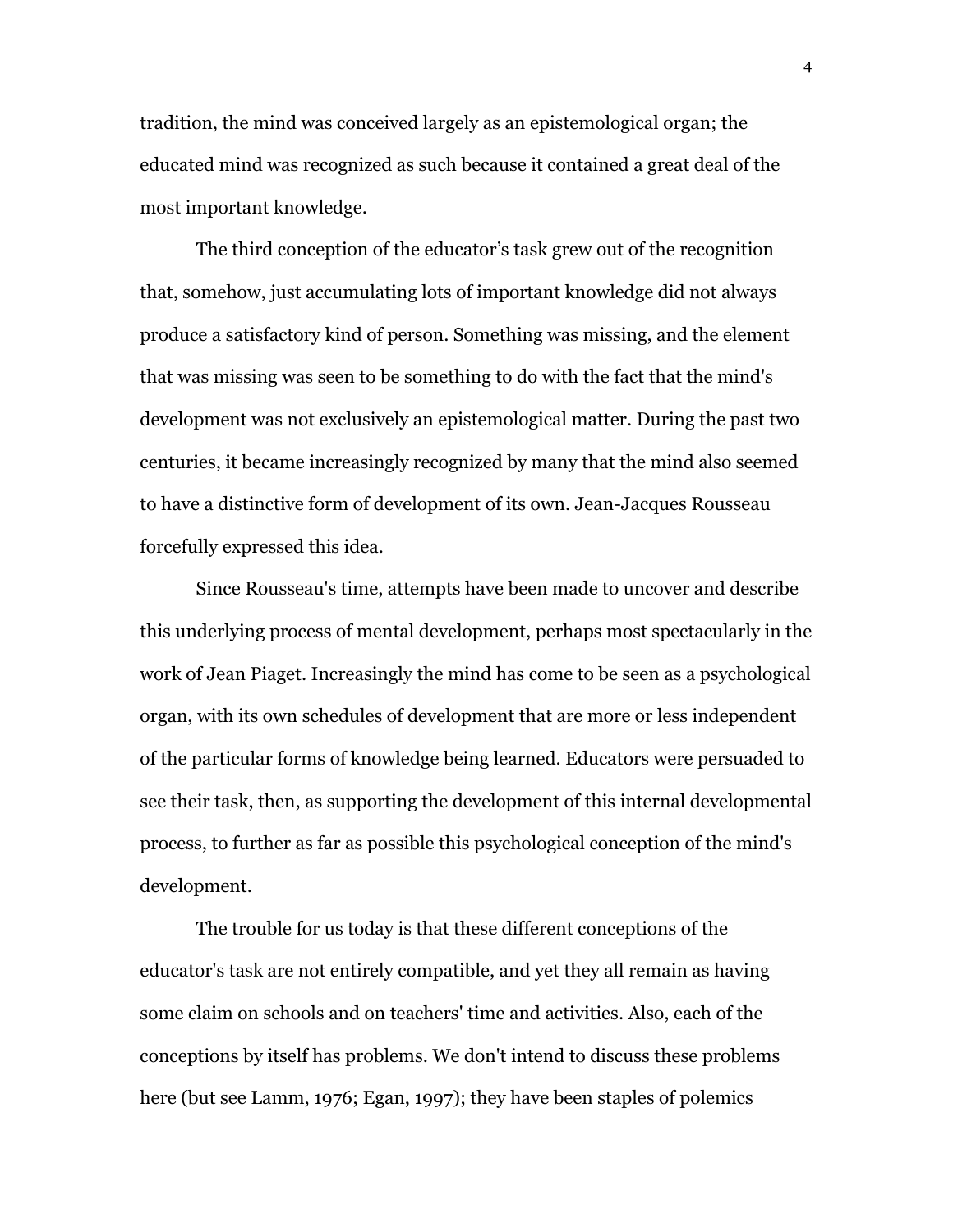through the past century, with "traditionalist" educators pointing out the shortcomings of "progressivist" educators, and those concerned about "vocational" education deriding those "liberal" educators, and vice versa. Our concern, rather, is with an alternative conception of the educator's task that emerges from Vygotsky's work.

# A cognitive tools approach

Two difficulties educators have had with, for example, the Piagetian model of psychological development concern, first, just what is the model describing, and, second, how can it be integrated into the earlier epistemological conception of education. That is, first, are those detailed stages Piaget characterizes really descriptions of some spontaneous mental development, or are they rather artifacts of cultural contingencies and his research methods and assumptions, etc? And, second, how does the Piagetian image of Formal Operations characterize an aim of education, and how can history and literature be accommodated to his stages? Much ingenuity has gone into answering these questions, but the results "at the chalk face" of schools have not sustained much confidence. The psychological conception of the educator's task has been consistently offered with the promise that if educators just attend to the new psychological theories about the mind, then a revolution in learning will take place. It is a century and a half since the beginnings of this progressivist/psychological promise, in the work of Herbert Spencer (1820- 1903), and the revolution has stubbornly refused to occur. Indeed, maybe we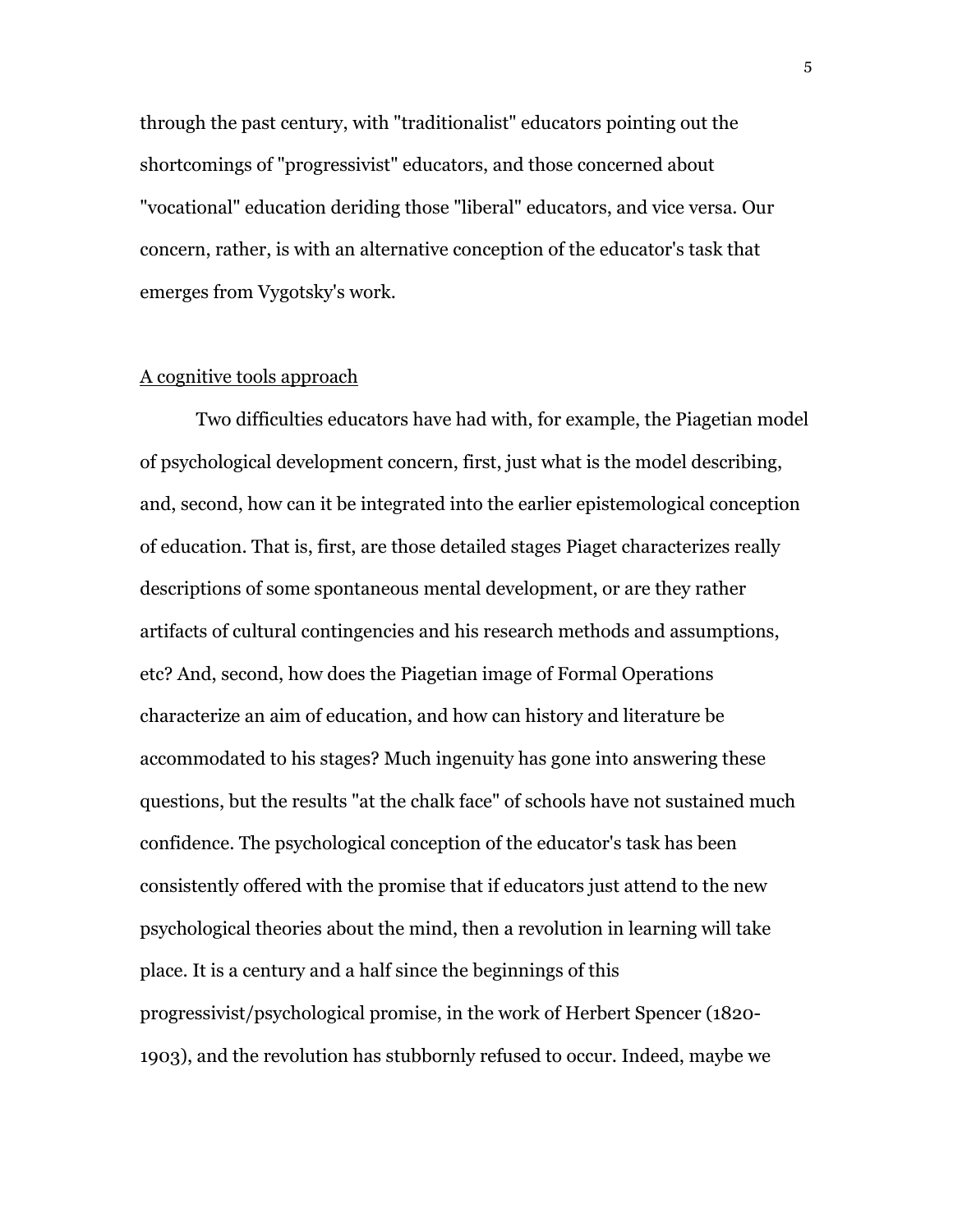should extend it to two hundred years in the work of Johann Pestalozzi (1746- 1827).

The alternative conception Vygotsky offers is to see the mind as a psychosocial and cultural organ, and the cognitive tools we learn as providing the educator with a focus of attention that can make better sense of the task before us.

The psychological conception, exemplified by Piaget's work, and enormously influential still in education despite the decline in Piaget's reputation and increasingly radical criticisms of his work, still sees the educator's task as to accommodate to some model of psychological development. Vygotsky's crucial insight was to recognize that education should not be seen as "a superstructure built on the foundations of psychological functions, [rather] educational activity is seen a process radically changing these very foundations" (Kozulin, 1998, p. 16).

Kozulin goes further in elaborating this conception by pointing out that, through formal schooling, people in developed and developing societies today, "become exposed to a wide array of symbolic tools that not only become indispensable as cognitive tools but to a certain extent form the very 'reality' of the modern individual" (Kozulin, 1998, p. 17.) So instead of a the current assumption that we have some kind of independently developing psychological substructure to which educator's efforts must be made to conform, we may accept the liberating insight that the "Cultural devices of behavior do not appear simply as external habit; they comprise an inalienable part of personality itself, rooted in

6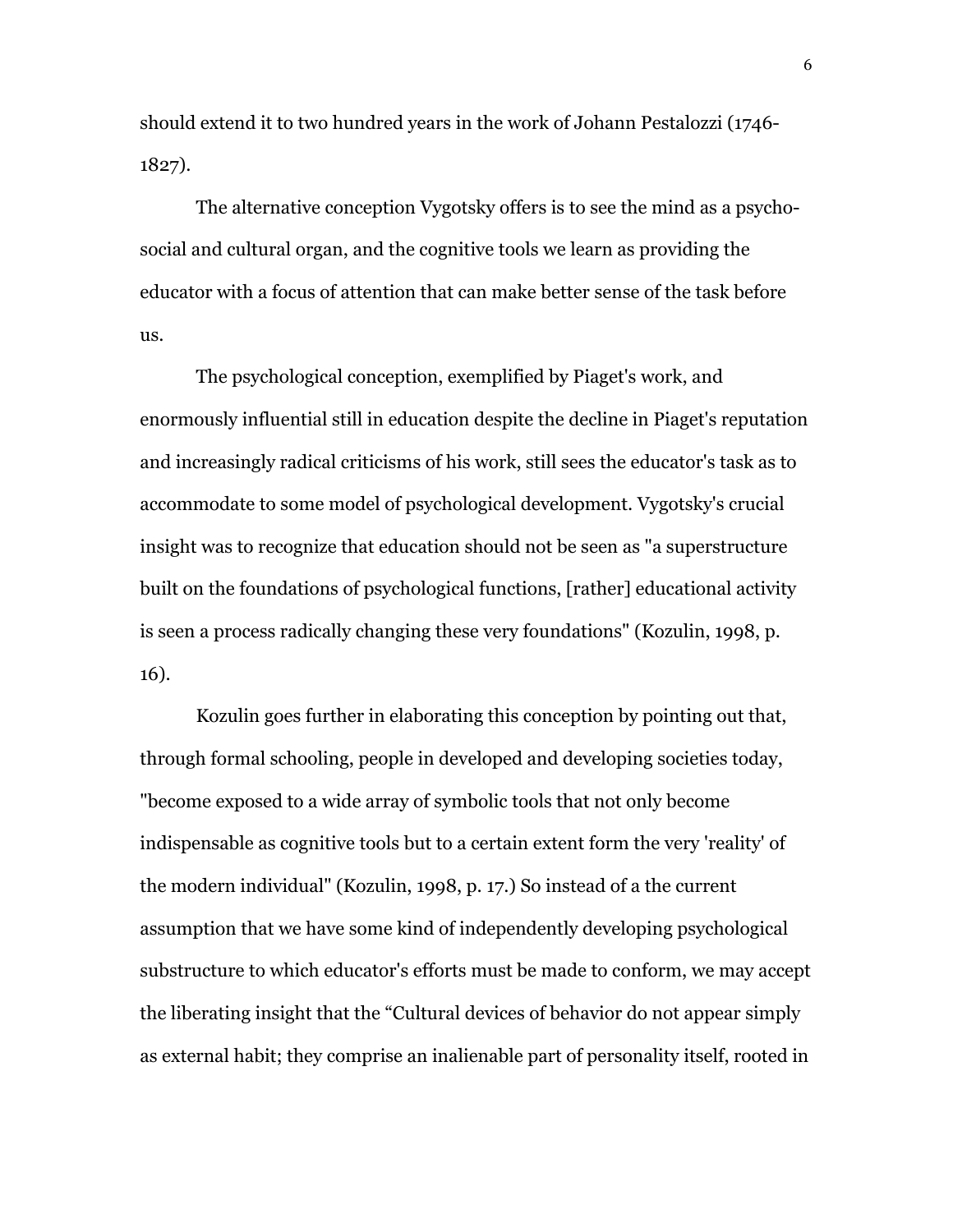its new relations and creating their completely new system" (Vygotsky, 1997, Vol. 4, p 92).

"Even now," Vygotsky continues, "many psychologists are inclined to consider the facts of cultural changes in our behavior from their natural aspect and think of them as facts of habit formation or as intellectual reactions directed toward a cultural content" (Vygotsky, 1997, Vol.4, p.92).

Consider, for example, the case of written language. According to Vygotsky, most of the difficulties in teaching literacy come from misunderstanding what written language is. He remarked that neither in theory nor in practice is written language being viewed as a "special system of symbols and signs the mastery of which signifies a critical turning point in the whole cultural development of the child" (Vygotsky, 1997, Vol. 4, p.132).

Instead, researchers commonly, and mistakenly, focus on written language as though it is a phenomenon similar in nature to habit formation (like dressing up or forming any other mechanical habit) that could be taught "naturally". We see such assumptions constantly asserted in, for example, the Whole Language movement. The WL classroom, we are told, is designed to conform with the way children naturally learn; it is like "homes where children are allowed and encouraged to be learners from the day they are born" (Peetboom, 1988, p. 246).

Relatedly, if asked how the child arrives at the conscious understanding of literacy, the answer is that the child "discovers" it. "The key to whole teaching and learning is the active involvement and enjoyment of children as they play with, manipulate and construct language through exposure to fun, enjoyable, rich, and meaningful literature" (Polette, 1990, p. 19). Children are viewed as accomplished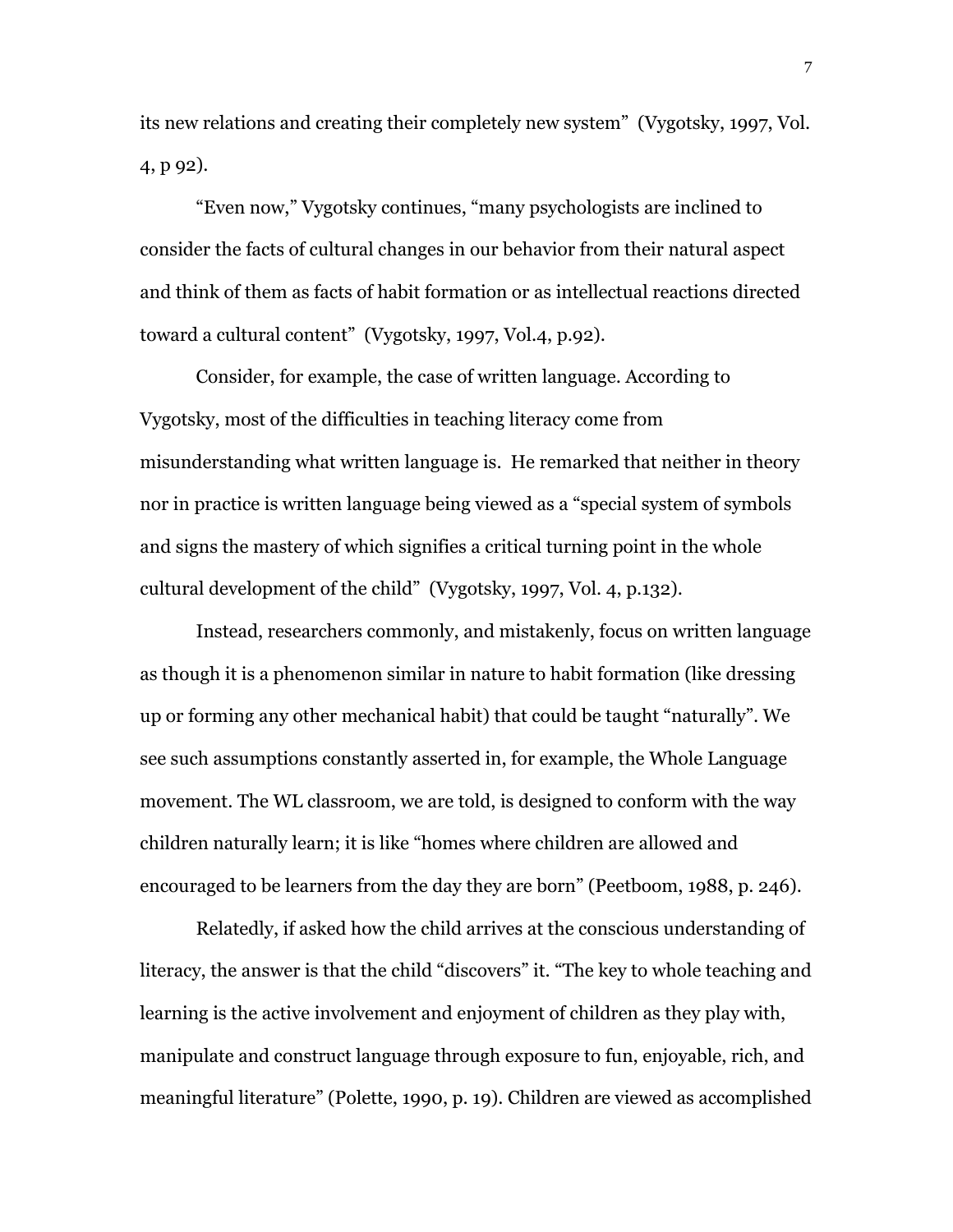learners when they arrive at school and "the teacher should intrude only minimally into this process of discovery" (Altwerger, 1994, p. 40). Herbert Spencer's belief that the teacher should merely facilitate the child's own active discovery is a central tenet of WL: "Teaching is not 'teaching' at all. It is an act of guiding and appreciating" (Martin, 1990, p. 3)

In Vygotsky's words:

[T]he basic difficulty consists in overcoming the traditional prejudice closely linked with intellectualism, which still continues its cryptic dominance in child psychology. The basis of the intellectualistic view of the process of development is the assumption that development occurs like a logical operation. To the question as to how conscious use of speech develops in the child, the intellectualistic theory replies that the child discovers the meaning of speech. In attempts to substitute a simple logical operation for the complex process of development, not noting that such approach involves an enormous difficulty because it assumes as given that which requires explanation" (Vygotsky, 1997, Vol.4, p.94).

So, Vygotsky concludes. "Where researches thus far saw either simple discovery or a simple process of the formation of a habit, the true study discloses a complex process of development" (Vygotsky, 1997, Vol. 4, p.95).

Approaching literacy from the Vygotskian perspective as a much more complex cultural phenomenon, we need to recognize that literacy will bring a new set of cognitive tools to the child. It is not only the mechanics of writing to which a child is being introduced in school but the whole new system of cognitive psychological tools that literature has historically stored within itself.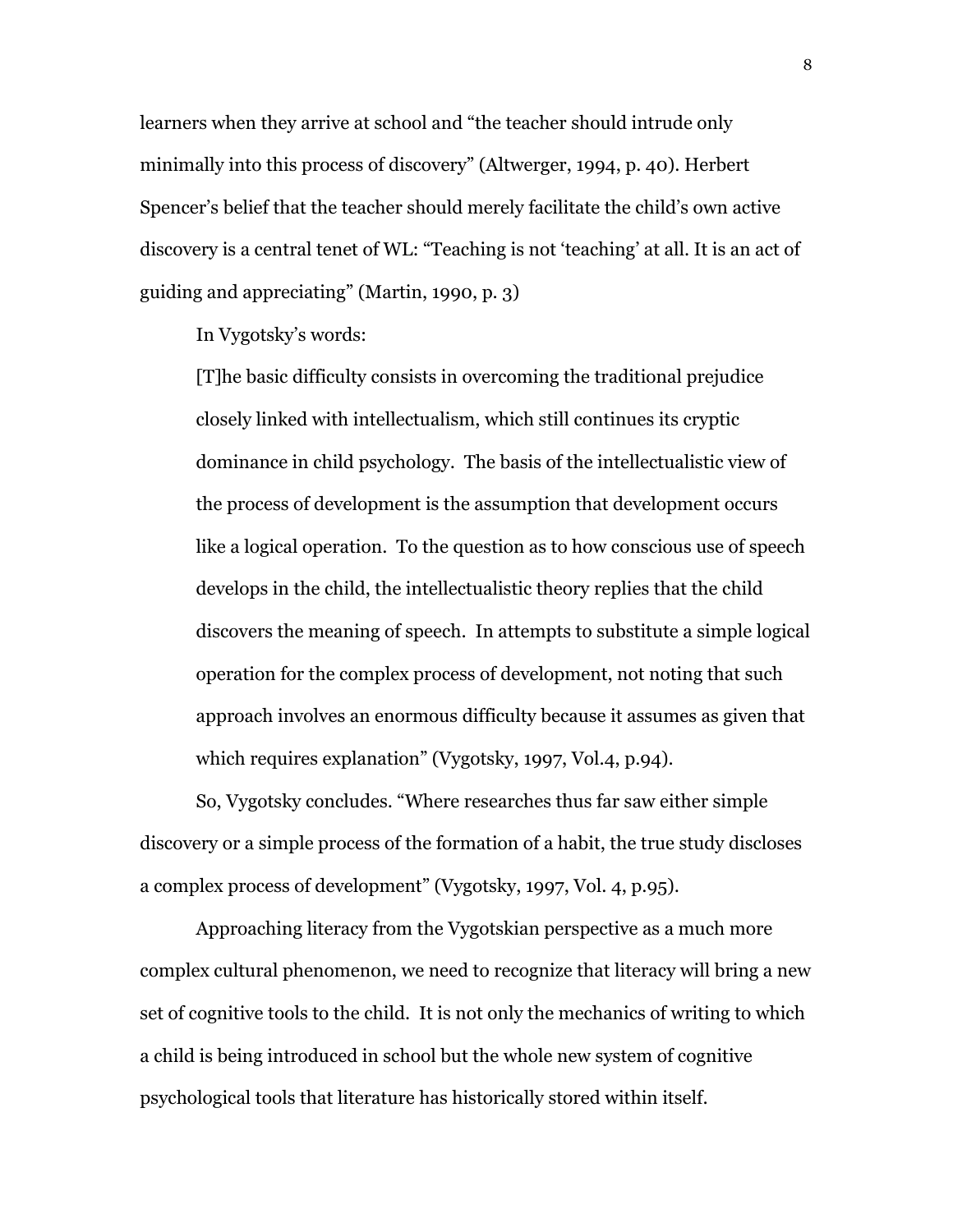Our purpose for the rest of this article is to try to elaborate Vygotsky's insight by considering some of the cognitive tools that come along with literacy. We will explore how they contribute to forming aspects of the "reality" of modern individuals, and show how these cognitive tools provide a key to how best to educate students within this modern world.

There is a tendency to think of cognitive tools as discrete elements that might be deployed in thinking. Perhaps the unfortunate word "tools" encourages this kind of somewhat mechanistic tendency. But our concern is with forms of consciousness, or kinds of understanding, that are created by the deployment of such tools. The complex nature of the cognitive tools of literacy, if introduced properly in teaching, encourages not only development of logical operations but development of imagination, self-reflection, emotions and an awareness of the child's own thinking. So the kinds of categories that we will explore below might initially seem rather odd, perhaps surprising. They are not, certainly, the usual kinds of topics one sees in psychological discussions of education. Nevertheless they are the categories we have arrived at by taking Vygotsky's arguments seriously and exploring their educational implications.

### Some cognitive tools of literacy

The limits of reality and the extremes of experience

"The imagination of the adolescence is different from the play of the child in that it breaks the connection with real objects." Vygotsky (1998, p.161, Vol.5)

If you tell a typical five year old the story of Cinderella, you are not likely to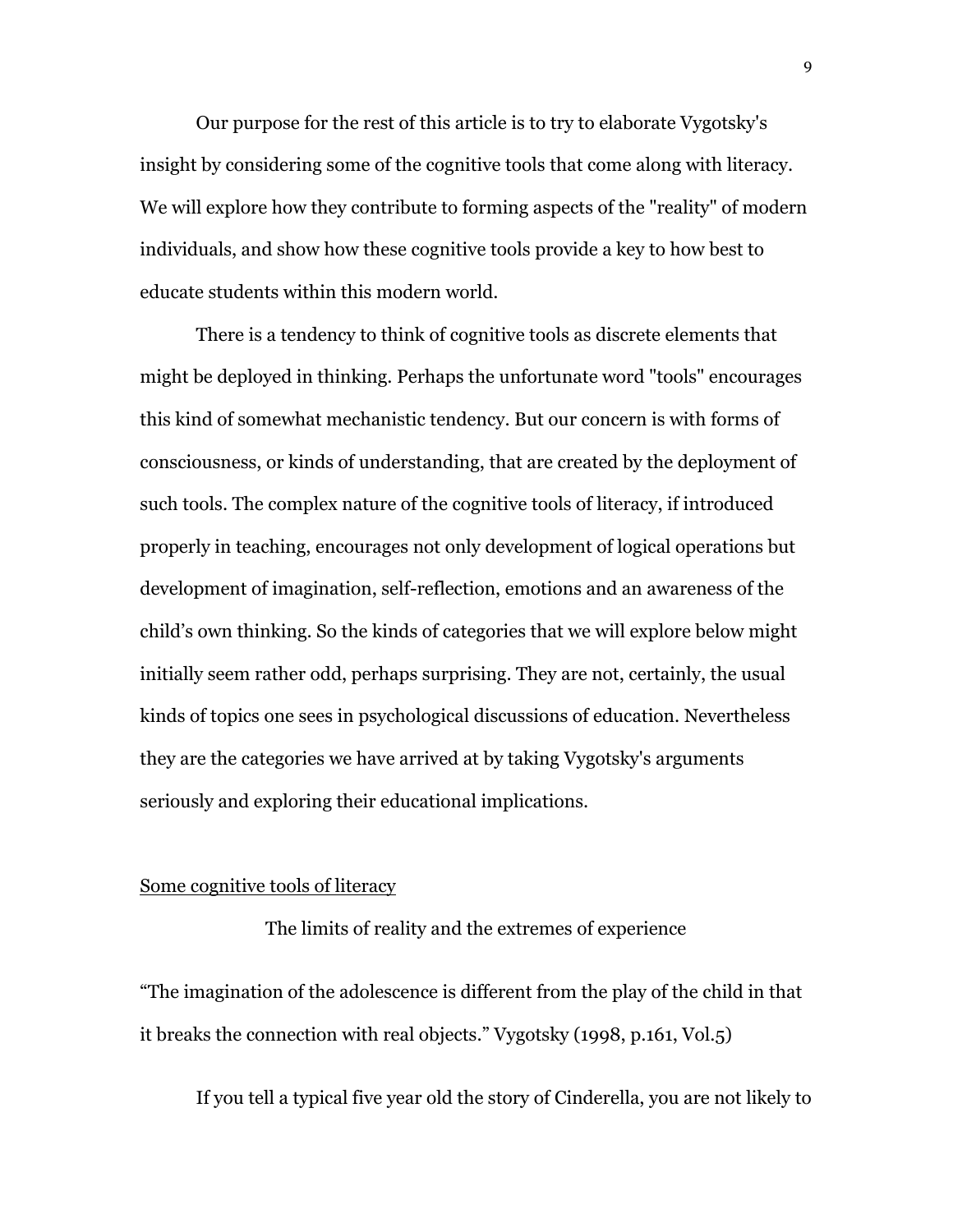be asked, "What means of locomotion does the Fairy Godmother use?" But if you tell a typical ten year old the equally fantastic story of Superman, you will need to explain his supernatural powers by reference to his birth on the planet Krypton and to the different molecular structure of our Sun from that of his home star, and so on. For the younger audience, magic is entirely unobjectionable as long as it moves the story along. One way to simplify what we see happening between five and ten through such an example is to say that with literacy we begin to focus on what we come to call reality. It has been a part of the folk-lore of teaching that if you want to teach students about reality you must begin with what they already know, with what is familiar in their everyday environment, with "where they are at." This is a principle that derives from a focus on students' logico-mathematical thinking. But if we also consider that their thinking is not limited by logicomathematical capacities but also has access to the range of cognitive tools that literacy provides to the imagination, we see something quite different from what this principle leads us to expect.

Consider for a moment, if you want to engage students' imaginations on a Friday afternoon whether a unit on "The structure of your neighborhood" or one on "Torture instruments through the ages" would do the job better. This is not a curriculum recommendation (!), but it exposes something that seems profoundly at odds with the recommendation that we begin with what the student already knows. The resolution, of course, is that the students do already know about pain and horror and cruelty. That is, if we consider the cognitive tools of their imaginative lives in what they "know," we can save the principle.

But we should reformulate that principle if it is to offer clearer guidance to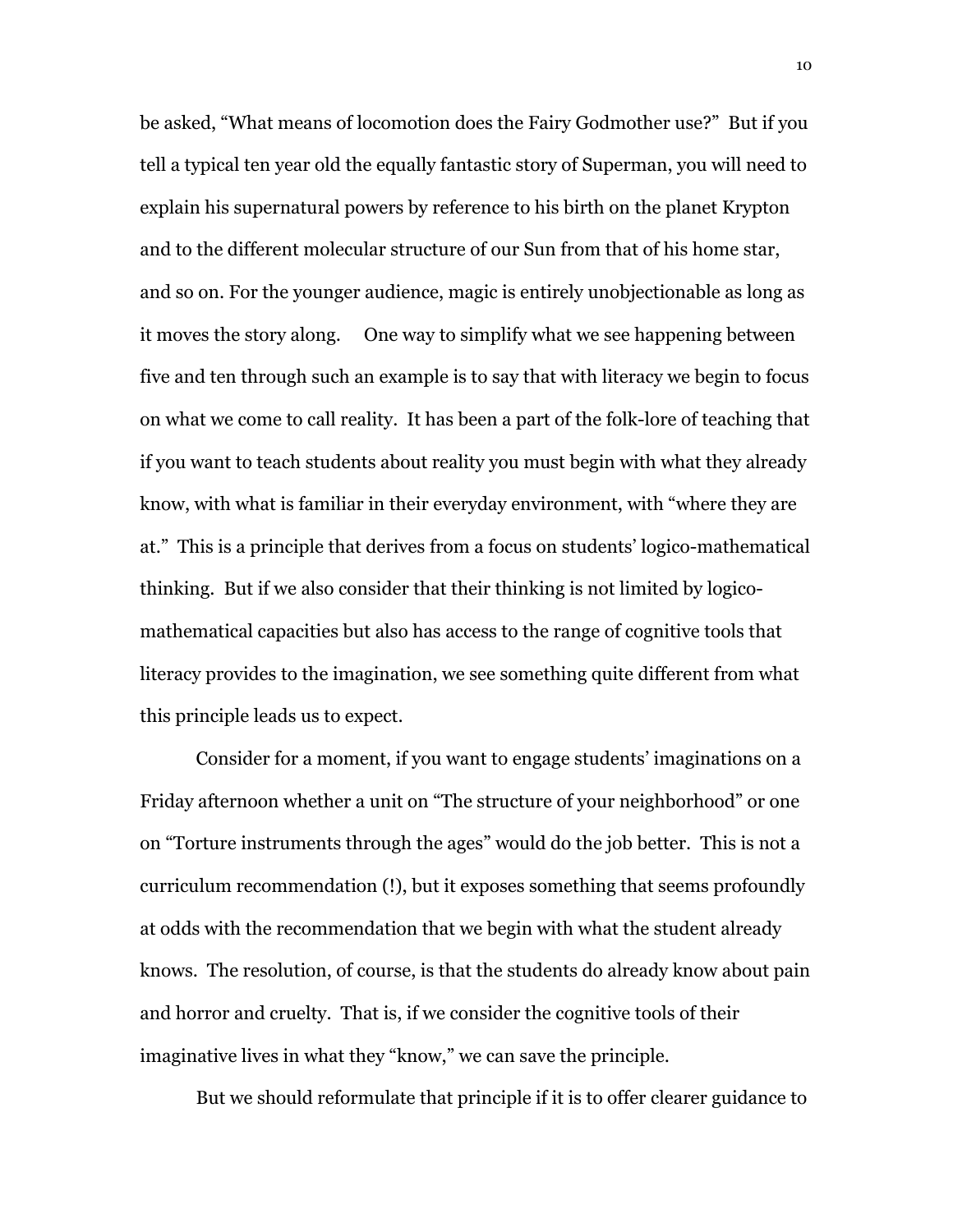teaching. The most casual observation of what engages adolescents' imaginations shows that materials that deal with the limits of reality and the extremes of experience are most engaging: the most courageous or cruelest acts, the most bizarre and strange natural phenomena, the most wonderful and terrible events. The Guinness Book of Records exploits this characteristic, most profitably for its publishers, as do T.V. shows, comics, films, books, and so on, that focus on the bizarre, the amazing, the extreme, the exotic. The initial exploration of the real world mirrors precisely this fascination with the wonders and extremes of reality (see, for example, Herodotus's Histories). This capacity for engaging the real world by such dramatic tools constitutes one of the powerful means students have to learn about reality.

So let us discard the logical principle that students' understanding moves along associations from the known to the unknown; clearly they can directly engage new knowledge that is affectively engaging and deals with some extreme or limit. In place of the logical principle we can try the reformulated one that we should bring out some exotic or extreme feature of any topic. This does not mean that every class must become an eye-popping extravaganza of the bizarre, but it does require the teacher to locate in the material something that is strange, wonderful, or extreme.

This principle is not intended to lead to empty sensationalism, but is designed rather to put students in touch with the boundaries, the limits, the context of the material they are dealing with. After all, attention to the limits and extremes is a perfectly sensible strategy for exploring the world being exposed by expanding literacy. We begin sensibly by locating the limits, setting clearly in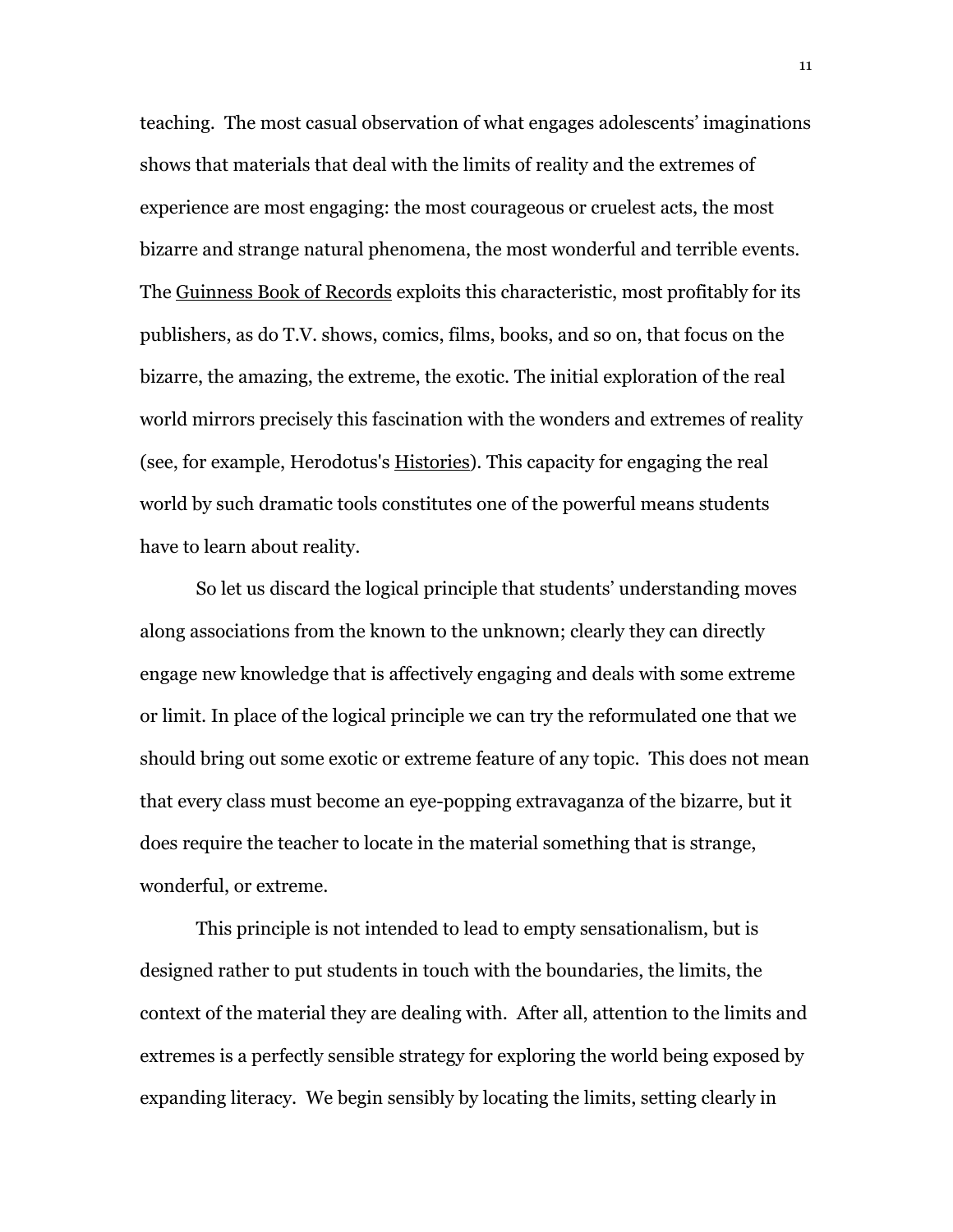place the context of our world. The principle of "starting where the student is" need not be mischievous as long as we remember that the student has an imagination, and "where the student's imagination is" can be in the valleys of the moon as well as in their local neighborhood. We make sense of our neighborhood no less in terms of our imagination of the valleys of the moon than we make sense of the valleys of the moon in terms of our understanding of our neighborhoods. There is, that is, constant dialectical play between what we know and what we imagine. If our beginning principle focuses only on what we know in some simplistic logical sense, ignoring how that is enlightened by what we imagine, we will unnecessarily constrict our teaching, our curricula, and students' learning, and we will incidentally likely bore them mindless.

"What is substantially new in the development of fantasy during the transitional age is contained precisely in the fact that the imagination of an adolescent enters a close connection with thinking in concepts; it is intellectualized and included in the system of intellectual activity and begins to fulfill a completely new function in the new structure of the adolescent's personality." (Vygotsky 1998, Vol.5, p.154). It is this new and closer connection of imagination with thinking in concepts during adolescence that allows more freedom and new ways to deal with the extremes and limits of reality.

# Transcendence within reality - the heroic

 "We can say that creative images produced by an adolescent's fantasy fulfill the same function that an artistic work fulfills for the adults. It is art for oneself. It is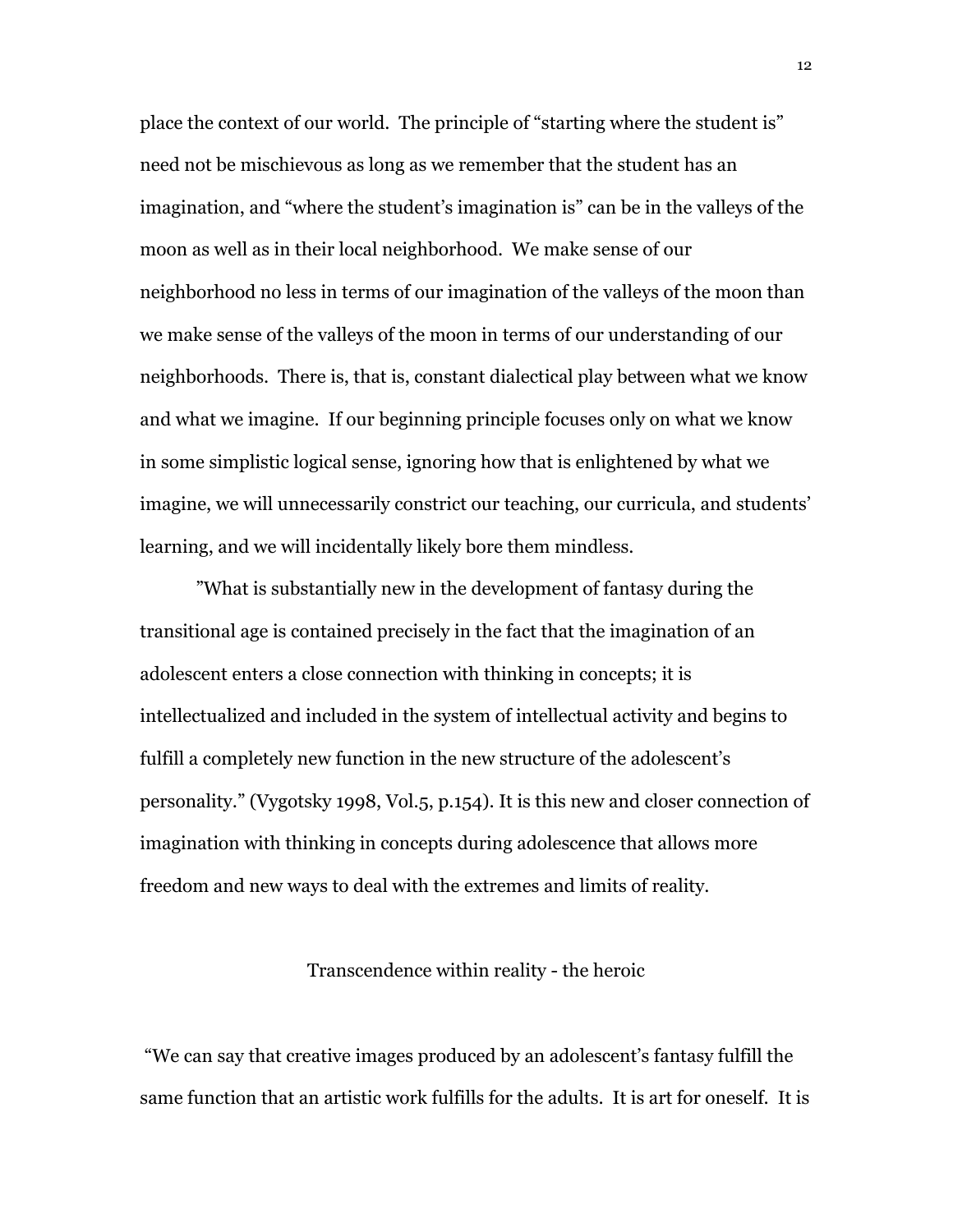for oneself, in the mind, that poems and novels are produce, dramas and tragedies are acted out, and elegies and sonnets are composed" (Vygotsky 1998, Vol.5, page 165).

Adolescents are relatively powerless, but grow increasingly aware that the society that hems them in and constrains them is one of which they are becoming a part. A common imaginative response to the constraints on their lives, such as the rules of parents, of schools, of authorities of all kinds, is to associate with those who seem best able to transcend, to overcome, the constraints that most irk the student. So a pop-singer or basketball star might form the object of a "romantic association" because she or he might seem to embody the reckless disregard of conventions or the independence and strength the students lack or cannot express in their lives. The student associates with the confidence, selfreliance, persistence, ingenuity, strength, or whatever, of the heroic character and so shares the transcendence.

But it is not so much the heroic character with which the student associates, but rather with the transcendent quality the character embodies. So it is not so much that we need to find heroic characters all the time, Sir Galahads or Florence Nightingales, but we can locate transcendent qualities, such as courage, compassion, persistence, energy, power, ingenuity, and so on, in almost anything in the world. It could be the tenacity of a weed on a rock face, the serene patience of a cat, or the endurance of standing stones in a gale; almost any feature of the world can be imbued with a transcendent quality if we conceive of it romantically. Associating with the transcendent involves the student in imaginatively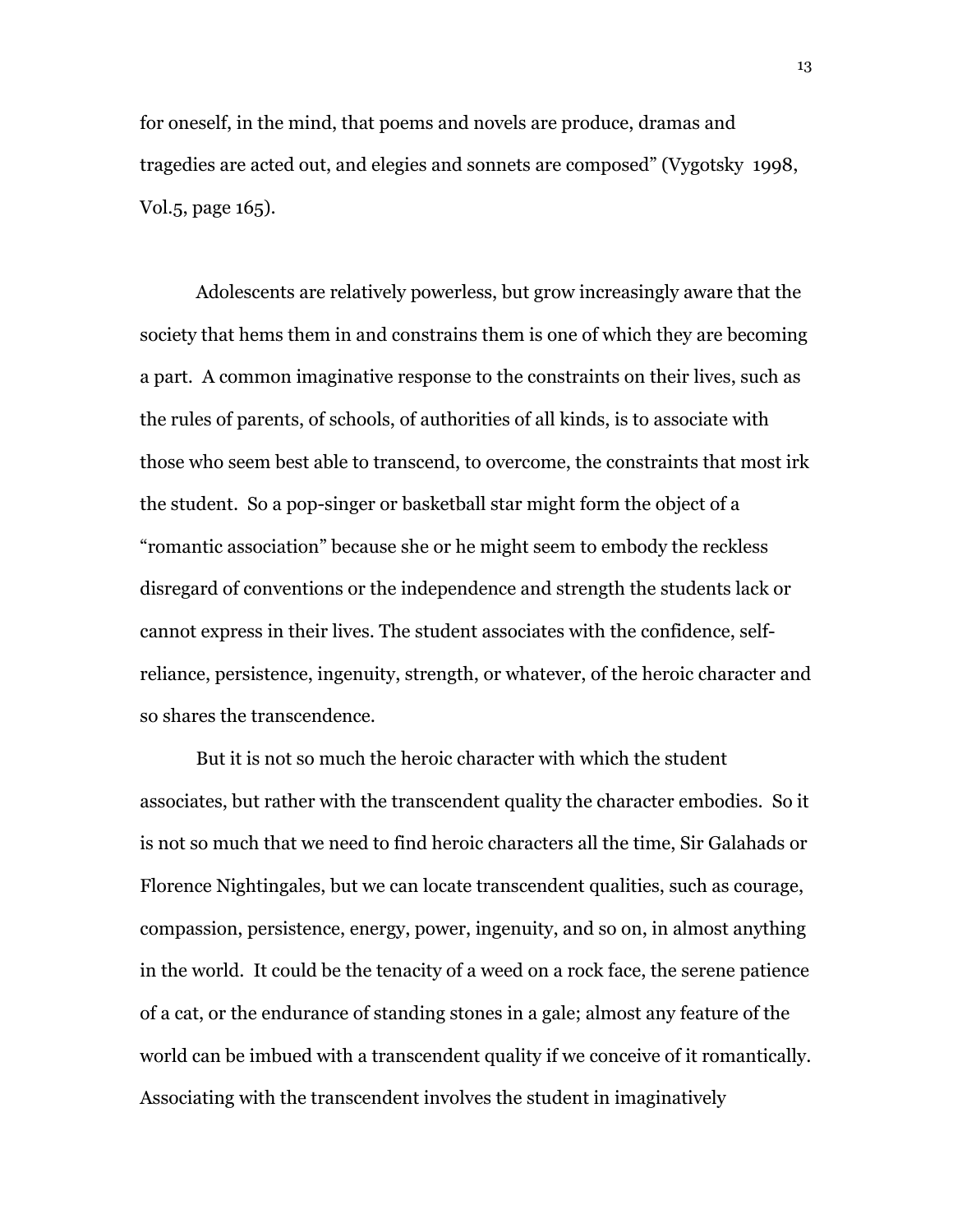inhabiting the object in some degree.

A principle that follows from this common observation is that we might plan to encourage students to see some transcendent quality in the material being studied with which she or he could romantically associate. The trick is to see how one can easily "heroize" anything: that discarded styrofoam cup, instead of being conceived simply as environmentally-destructive litter, can be conceived, if only for a moment, as the product of immense ingenuity and the patient work of chemists over centuries; we can hold our fingers within millimeters of scalding liquids and not be burned or even discomforted. For a moment we can see it as an object of wonder. This capacity to highlight anything and hold it in a transcendent light is something we can turn on anything at anytime. It isn't exactly Wordsworth's "visionary gleam" but is perhaps a little sibling of it that the teacher can call upon to stimulate imaginative engagement with any material. Image and concept

 "A real concept is an image of an objective thing in its complexity" (Vygotsky, 1997, Vol.4, p.53).

Bringing the cognitive tools of the literate imagination to the fore in thinking about education raises the question of the role of affective images in teaching. We have inherited ideas and practices of education that give pride of place to the disembedded concept and seem to have neglected or forgotten what all the most powerful communicative media in our cultural history make plain to us––that the affective image is crucial in communicating meaning and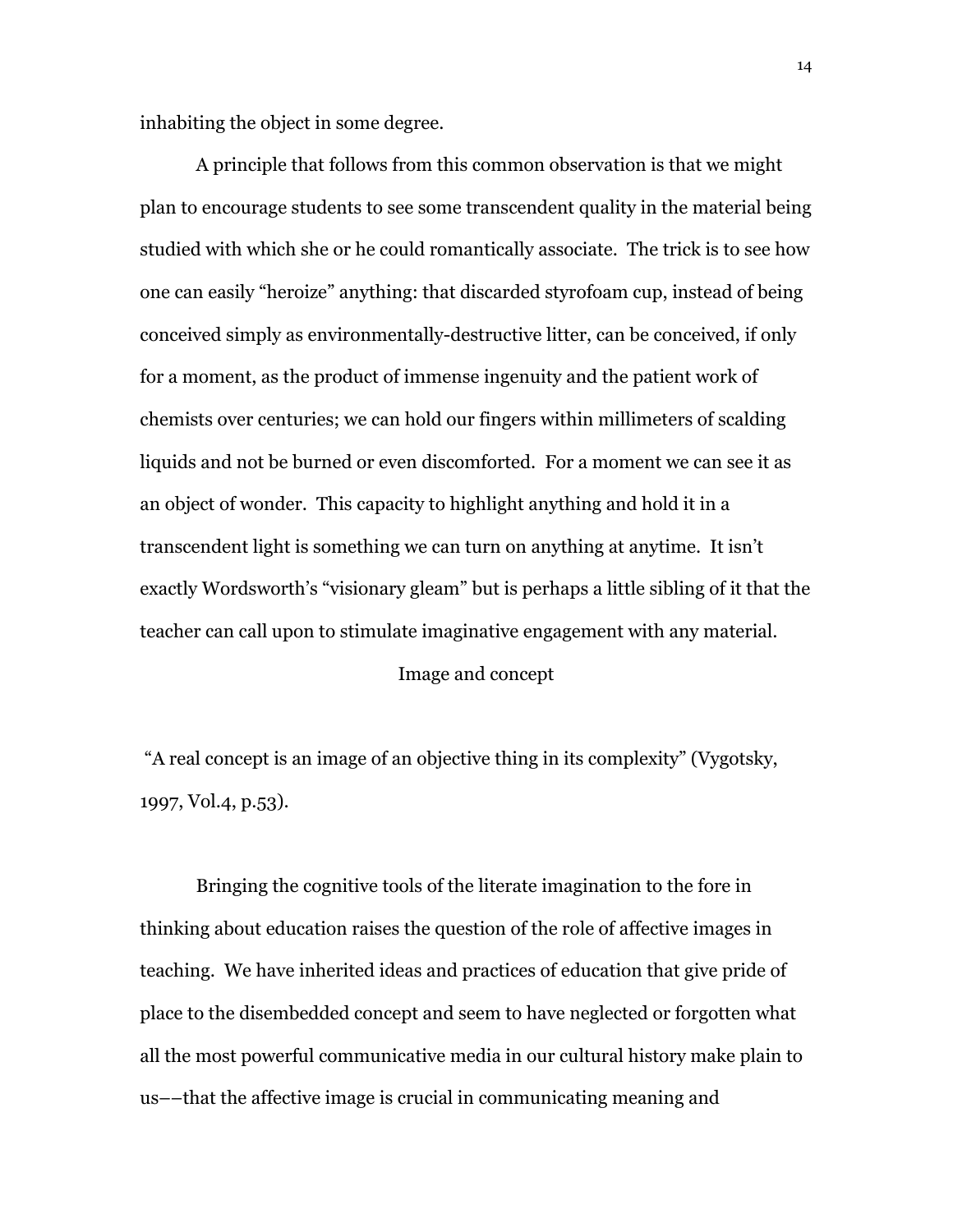significance.

Certainly affective images are not necessary to all imaginative activity. We can define imagination as the capacity to think of things as other than they are, or of things as possibly being so (White, 1990) or even as "the subjunctive mood" (Sutton-Smith, 1988). But however we define it, it is clear that somehow significant to imaginative activity is thinking and feeling using mental images. The kinds of images that come along with literacy are perhaps not so obviously new in our experience, but features of them are clearly distinct from those of childhood.

The images that seem to have most power are those we generate ourselves from words. Films, for example, rarely capture the emotional vividness and force of literature. This is to emphasize that we are not suggesting that there is a need for more visual illustration of materials, but rather that the teacher be more hospitable to the mental images evoked by any topic. In planning teaching, to draw a principle from this observation, we should dwell not just on the concepts that are important, but give at least equal time to reflecting on the images that are a part of it. It is the images that can vividly carry the concepts most richly to the students' understanding. The image can carry the imagination to inhabit in some sense the object of our study and inquiry. By such means mathematics and physics, history and auto-mechanics are conceived not as external things that the student learns facts about but become a part of the student; students thus learn that they are mathematical, historical, mechanical creatures.

So, for example, in teaching poetry this principle will lead us to attend to images not only as things to be observed in the mind's eye and understood in the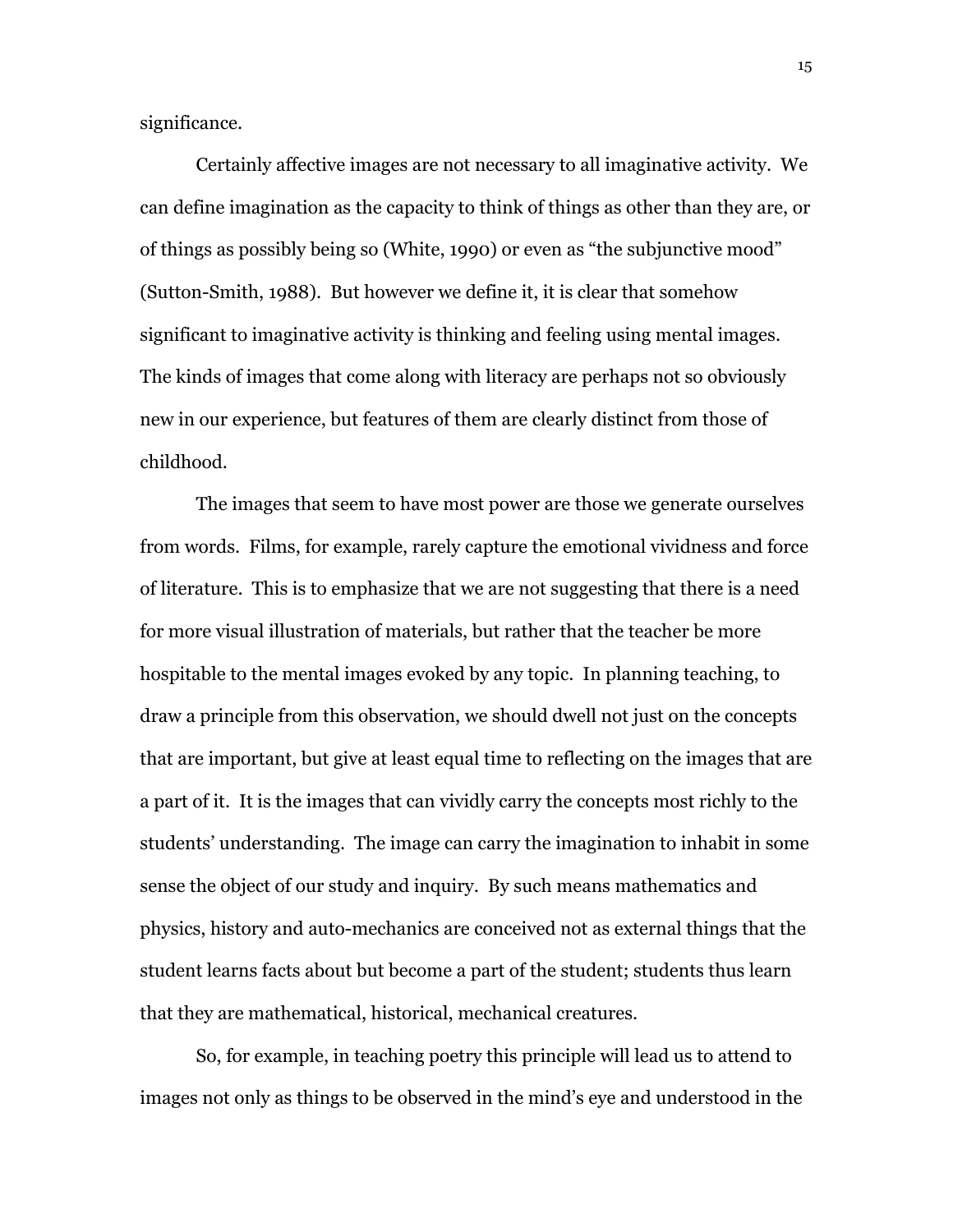overall structure of the poem, but also as things the student can inhabit or get inside of, so to speak. Poetry, then, is not something we do, but something we are. Perhaps this principle is more urgent for the science or the mathematics teacher, where the image is more commonly neglected, but, even though images might be the focus of much poetry teaching, the affective power that can come from inhabiting them could probably be more frequently drawn upon. If teaching William Blake's The Tiger, one can encourage the students to evoke as vividly as they can "the forests of the night" and then the "Tiger! Tiger! burning bright" within them. What are the students' forests of the night - the dread places of their imaginations? On a re-reading, ask them to be the burning tiger, being violently constructed piece by piece; to feel the distant deeps that become the fire in their eyes, their massive pounding heart, the deadly terrors of their brain. On a further re-reading, ask them to build an image of the maker of this deadly terror; twisting sinews in the awful factory with its inconceivable hammer, chains, furnace, and anvil, then after constructing this demonic horror perhaps turning to compose the Lamb. The images will likely not be precise quasipictures, so much as intimations of power, terror, immensity in the fragmented, flashing images Blake uses to express a very particular kind of awe and wonder.

Vygotsky argues that "the false interpretation of fantasy consists in the fact that is it considered from one aspect alone, as a function connected with emotional life, with a life of drives and attitudes; the other aspect, related to intellectual life, remains in shadow. " (Vygotsky, 1998, Vol. 5, p. 153). Vygotsky was warning us about the possibility of making a mistake and disconnecting concept and image in education. He attributed this mistake to the traditional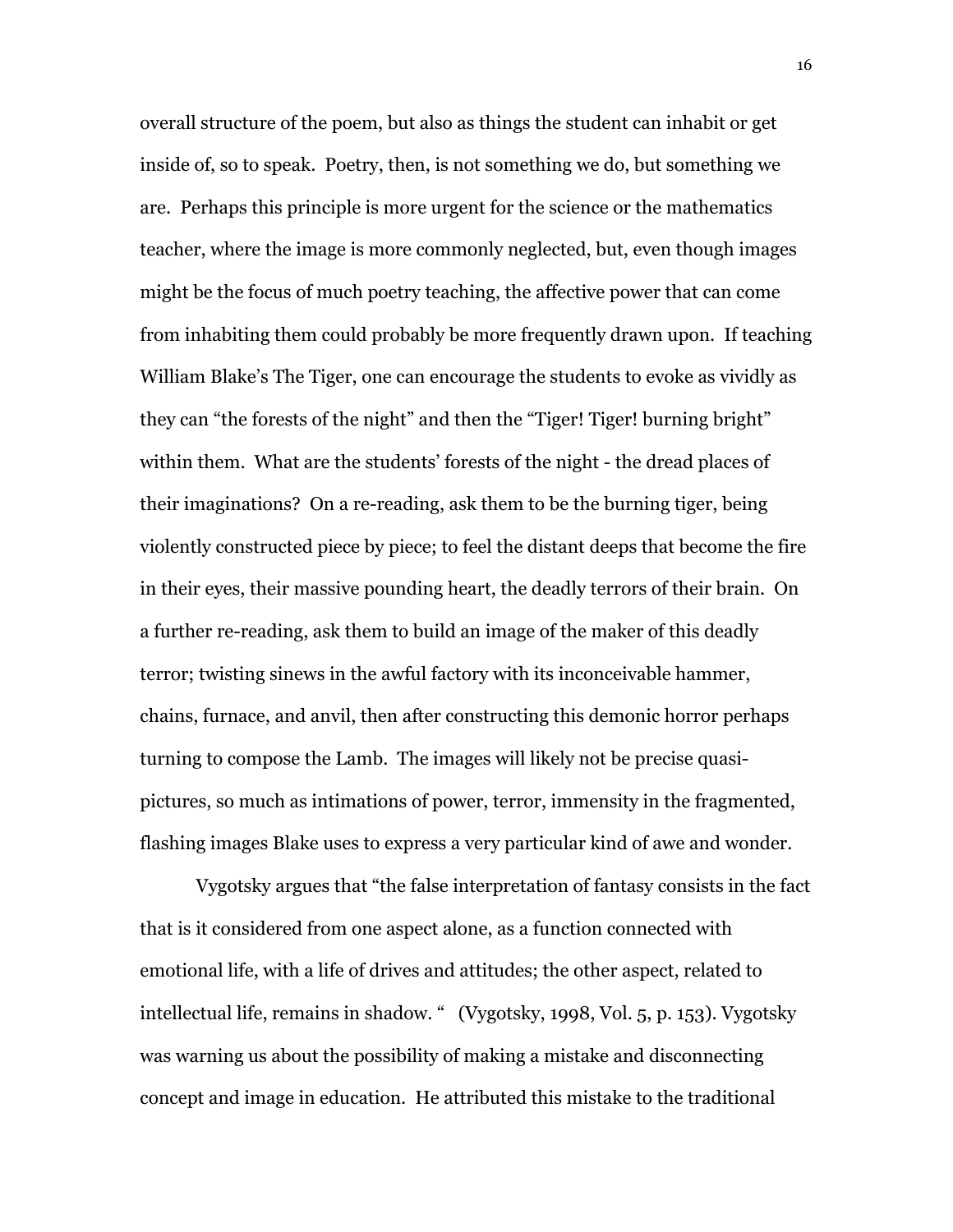psychology point of view on how concepts develop: "From formal logic, traditional psychology adopted the idea of the concept as an abstract mental construct extremely remote from all the wealth of concrete reality" (Vygotsky, 1997, Vol.4, p.53). In such a tradition, thinking about concepts is viewed as removed from concrete reality as a result of the process of generalizing and abstracting from concrete traits of reality. Highly abstract concepts become increasingly "poorer, scant and narrow" from the point of view of content.

Vygotsky argues that traditional psychology made a mistake in describing concept development in what he called a "mechanical way":

Not without the reason are such concepts frequently termed empty abstracts. Others have said that concepts arise in the process of castrating reality. Concrete, diverse phenomena must lose their traits one after the other in course that a concept might be formed. Actually what arises is a dry and empty abstraction in which the diverse, full-blooded reality is narrowed and impoverished by logical thought. This is the source of the celebrated word of Goethe: 'Grey is every theory and eternally green is the golden tree of life'.

This dry, empty, gray abstraction inevitably strives to reduce content to zero because the more general, the more empty the concept becomes. Impoverishing the content is done from fateful necessity, and for this reason, proceeding to develop the teaching of concepts on the grounds of formal logic, presented thinking in concepts as the system of thinking that was the poorest, scantiest, and emptiest" (Vygotsky, 1997, Vol.4, p.53).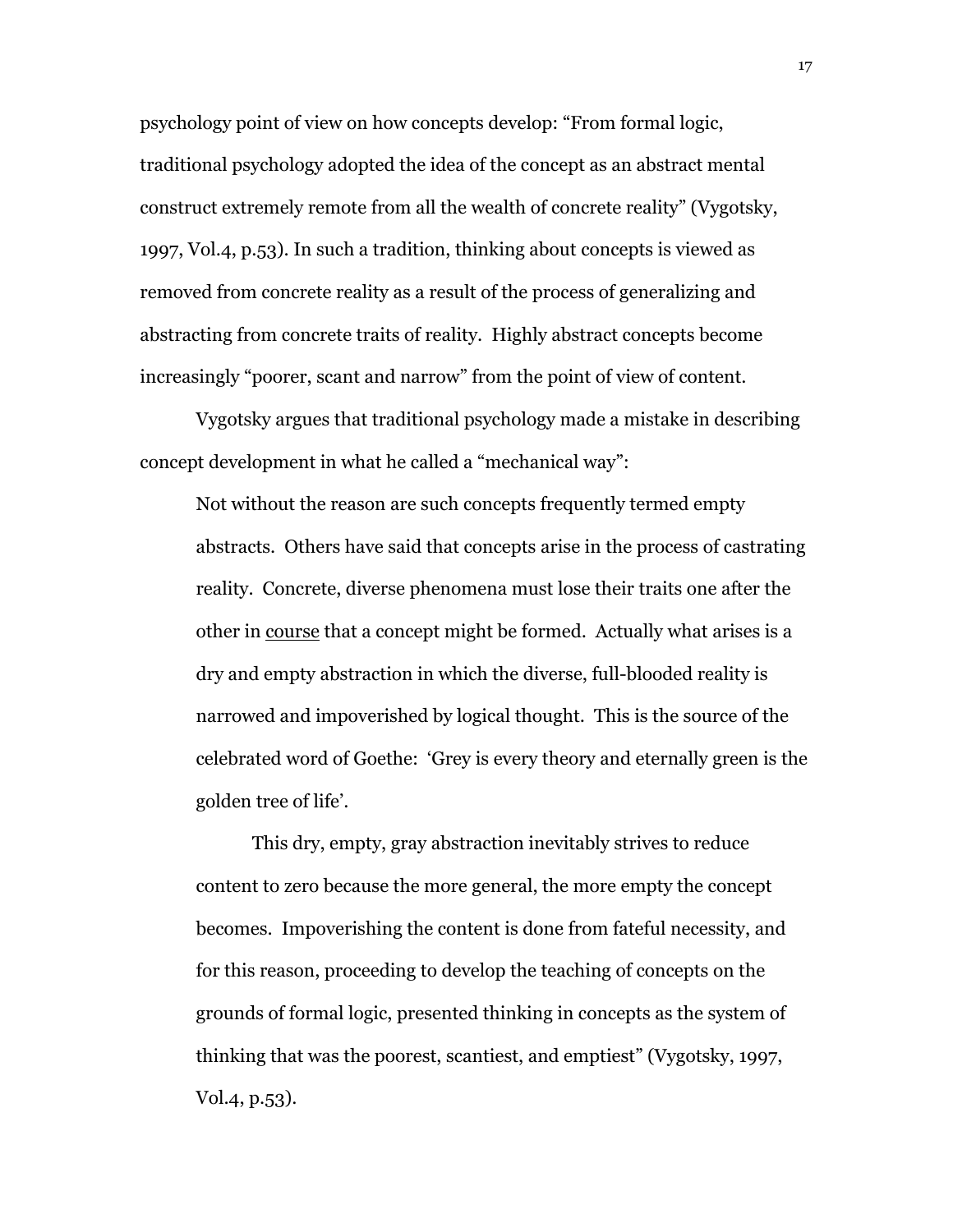The true nature of concepts must be viewed in their inseparable connection to the image: "A real concept is an image of an objective thing in its complexity. Only when we recognize the thing in all its connection and relation, only when this diversity is synthesized in a word, in an integral image through the multitude of determinations, do we develop a concept" (Vygotsky, 1997, Vol.4, p.53).

## Idealism and revolt

"A new active persona enters the drama of development, a new, qualitatively unique factor––the personality of adolescent himself (Vygotsky, 1998, Vol.5. p.180).

Increasingly during adolescence, students recognize that the world that constrains them is also their inheritance. It is a period of adjustments, from powerlessness to growing independence and power. Inevitably students will sometimes feel that the adult world is not according them appropriate independence and power; parents are unjustly restrictive, schools are excessively restraining, society at large treats them too inconsiderately. Typically, students respond with revolt, even if only in the muted form of sulking reluctance to conform or quiet resistance. More visibly it takes the forms of flaunting styles of hair, clothing, music and dancing, that confront adult conventions and values.

It is the world's failure to live up to some ideal that justifies the revolt, in the student's eyes. The sense of the ideal world typically shifts unstably during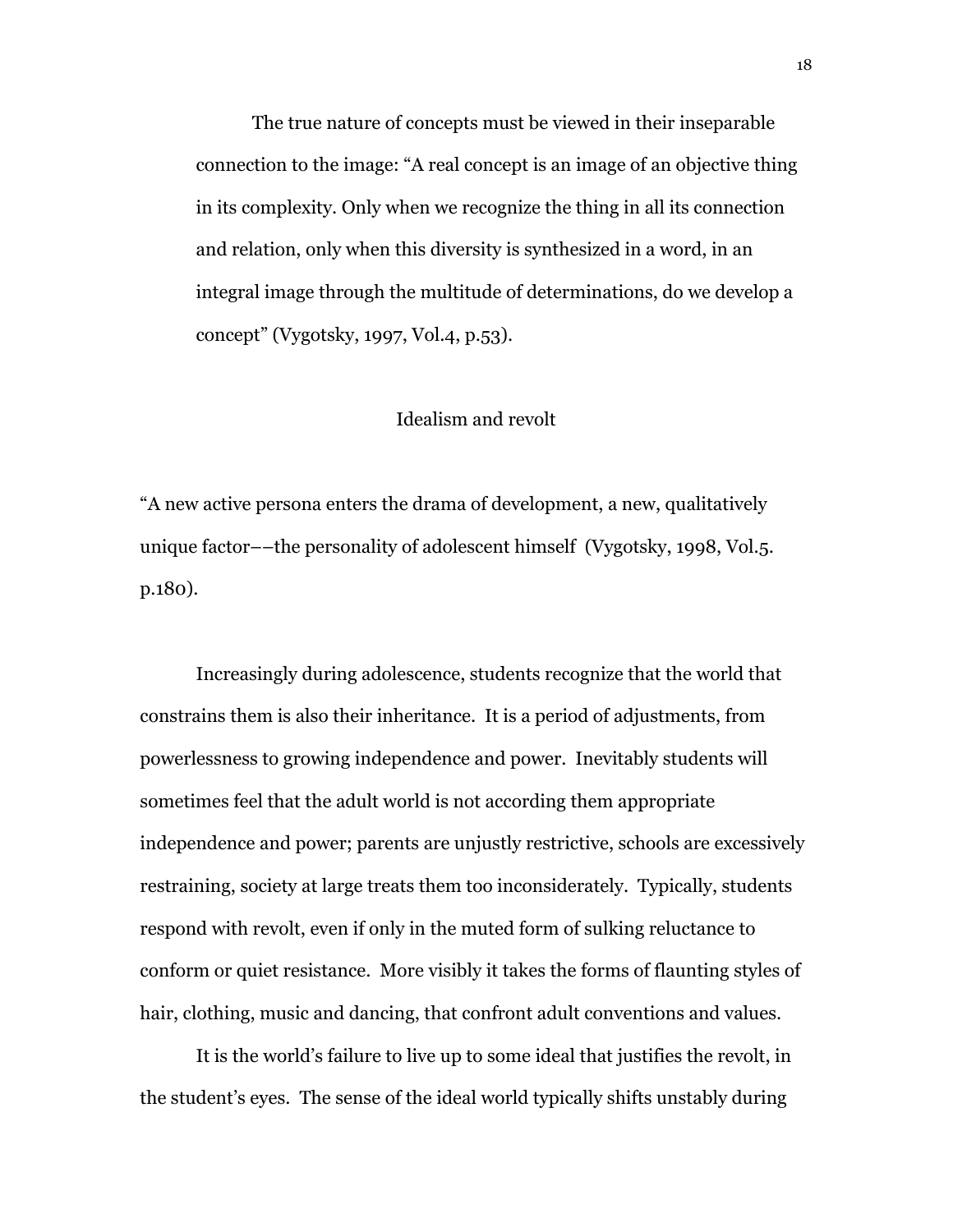these years, as does students' views of their ideal selves. We see them trying on roles; the serene lady, the rebel, the fashion plate or dandy, the hoyden, the macho, the tease, the socialite, the cool dude, the iceberg, the friendly innocent, and so on. These are reflections of roles played out more fantastically in the imagination––the waster of cities, the film-star beloved of millions, the swashbuckling savior of nations, the preserver of the planet from polluters, and so on.

We routinely observe, and no doubt remember, this characteristic of adolescence. But how do we extract from it a principle for more imaginative teaching? It is a cliché that adolescents develop varied forms of revolt and begin to fashion ideals, and that these two are connected. At the simplest level, material to be learned can be given a heightened "romantic" power of engagement by being shown in a context of revolt against unjust or inadequate and constraining conventions.

Even if it is just punctuation and paragraphing that we want to teach, we might see how it can be made more meaningful and engaging if we see these as revolts against constraining conventions in early manuscripts. So we might see their introduction by revolutionary figures like Hugh of St. Victor (Illich, 1993) whose daring new ideas made texts easier to decipher and read. What this suggests in general is the desirability of re-embedding knowledge we want students to learn in the emotional and imaginatively reconstructed reality of people's lives from which typical textbooks usually rip it. The idealism and readiness to associate with those who revolt against unjust constraints is another cognitive tools that comes along with this curious tradition of literacy.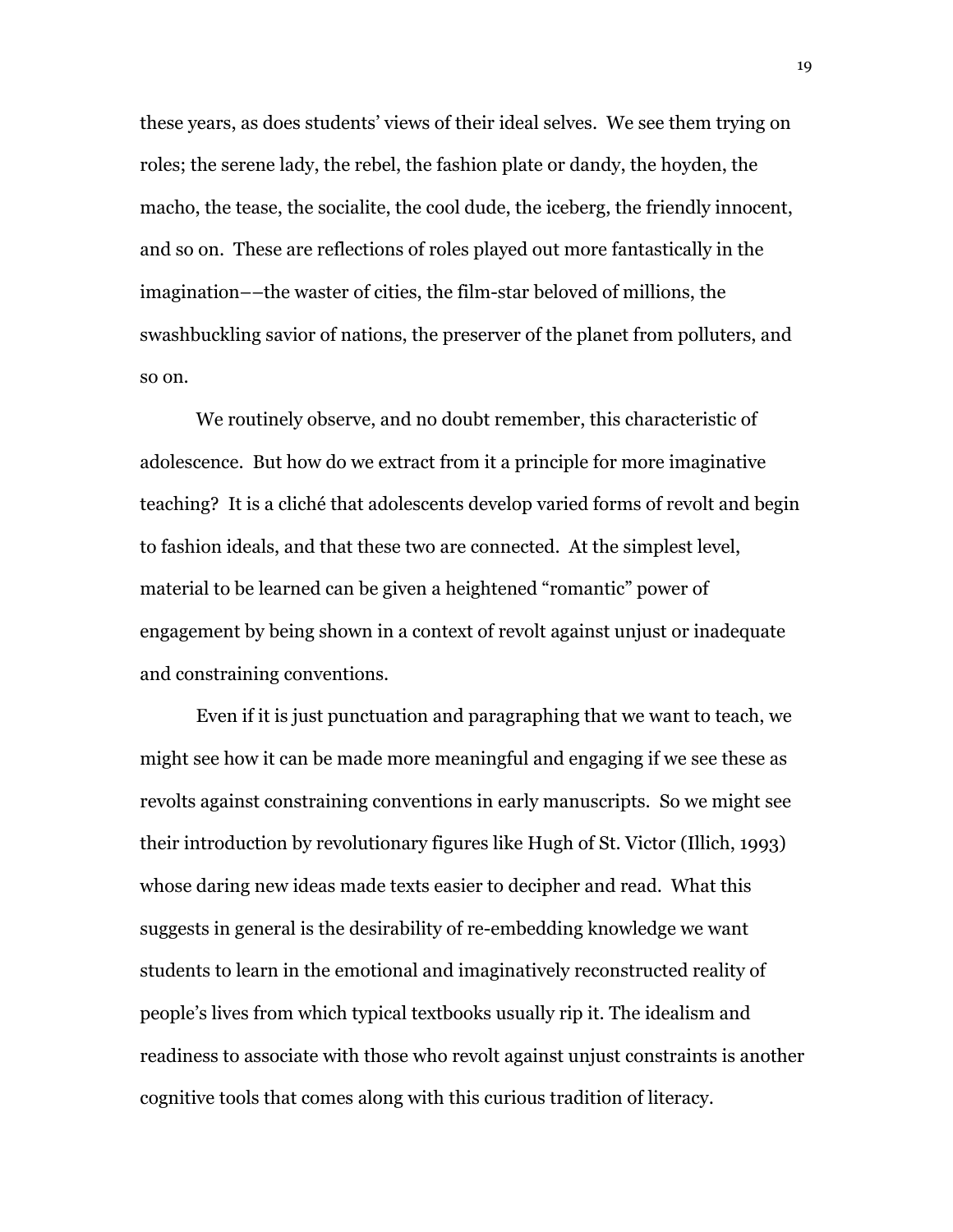#### Details, details

"Self-control and the principals and means of this control do not differ basically from control over the environment . . . [T]he bare hand and the mind taken in themselves do not mean much––the deed is done with tools and auxiliary means" (Vygotsky, 1997, Vol. 4, p.218).

The cognitive tool we saw at work in the engagement with the extremes of reality represents one strategy newly literate students may choose to explore the world. It is reflected at the other end of the scale by another strategy that we see at work in students' collections or obsessive hobbies. By discovering everything about something, one can gain further intellectual security. The typical profile of a hobby or collection is that it gets seriously underway at about the time literacy becomes internalized––about seven or eight in our culture––peaks at about eleven or twelve, and begins to lose energy at about fifteen.

Students may collect almost anything; ornamental spoons, memorabilia of a favorite pop-singer––records and tapes and C.D.s, tour T-shirts, pictures, etc.––hockey cards, dolls in national dresses, comic sets, beer bottle caps, the books of some author in a uniform edition, stones or shells, leaves, illustrations of costumes through the ages, or whatever. The object of the collecting instinct or the hobby seems arbitrary, what matters is the intellectual control of some feature of reality and the intellectual security it can provide.

This urge to master something in exhaustive detail is perhaps the most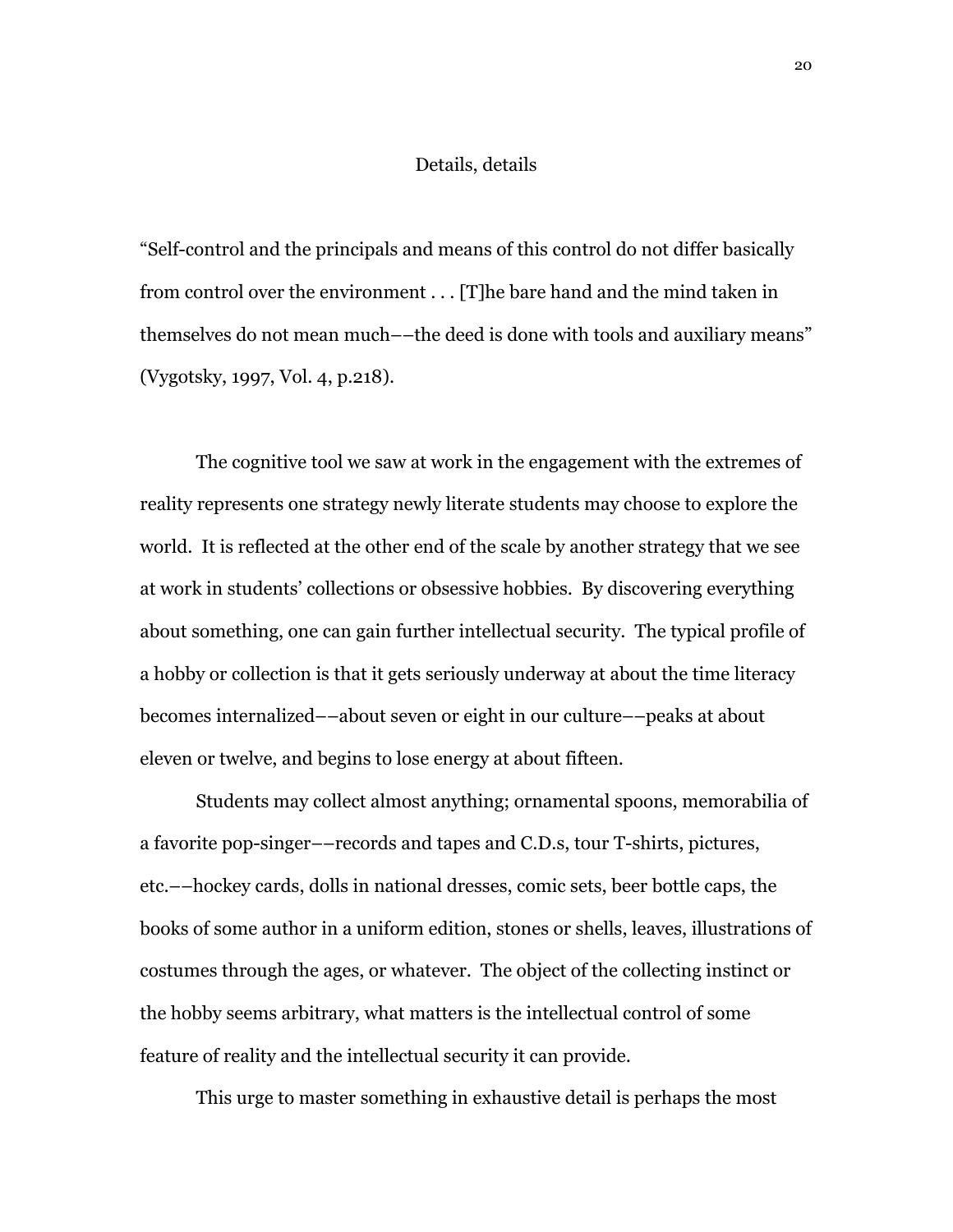powerful learning drive that one sees in the typical adolescent. It is a drive exploited more by commercial interests than by educators, however, and seems largely ignored by educational research. But how can this observation lead to a principle for more imaginatively engaging teaching and learning? Obviously any material dealt with in schools can become a focus for detailed work. The trick here seems to be two-fold. First, one of the other principles needs to be deployed to engage students with a particular topic and, second, the teacher needs to focus on material within the topic that is exhaustible. Simply indicating material that might be studied in greater detail does not meet either of these two criteria. What is needed to meet the second criterion is material about which the student can learn everything, or at least learn securely what the scale of the topic is. Even if the students cannot learn everything, they can learn what would have to be known to exhaust the topic––as the collector of hockey cards may not have all of a set but knows which further cards comprise the whole set.

### Humanizing knowledge

"We must not forget for a moment that both knowing the nature and knowing personality is done with the help of understanding other people, understanding those around us, understanding social experiences" (Vygotsky, 1997, Vol.4, p. 50).

As any journalist knows, information can be made more engaging if given a "human interest" angle. That is, knowledge seen through, or by means of,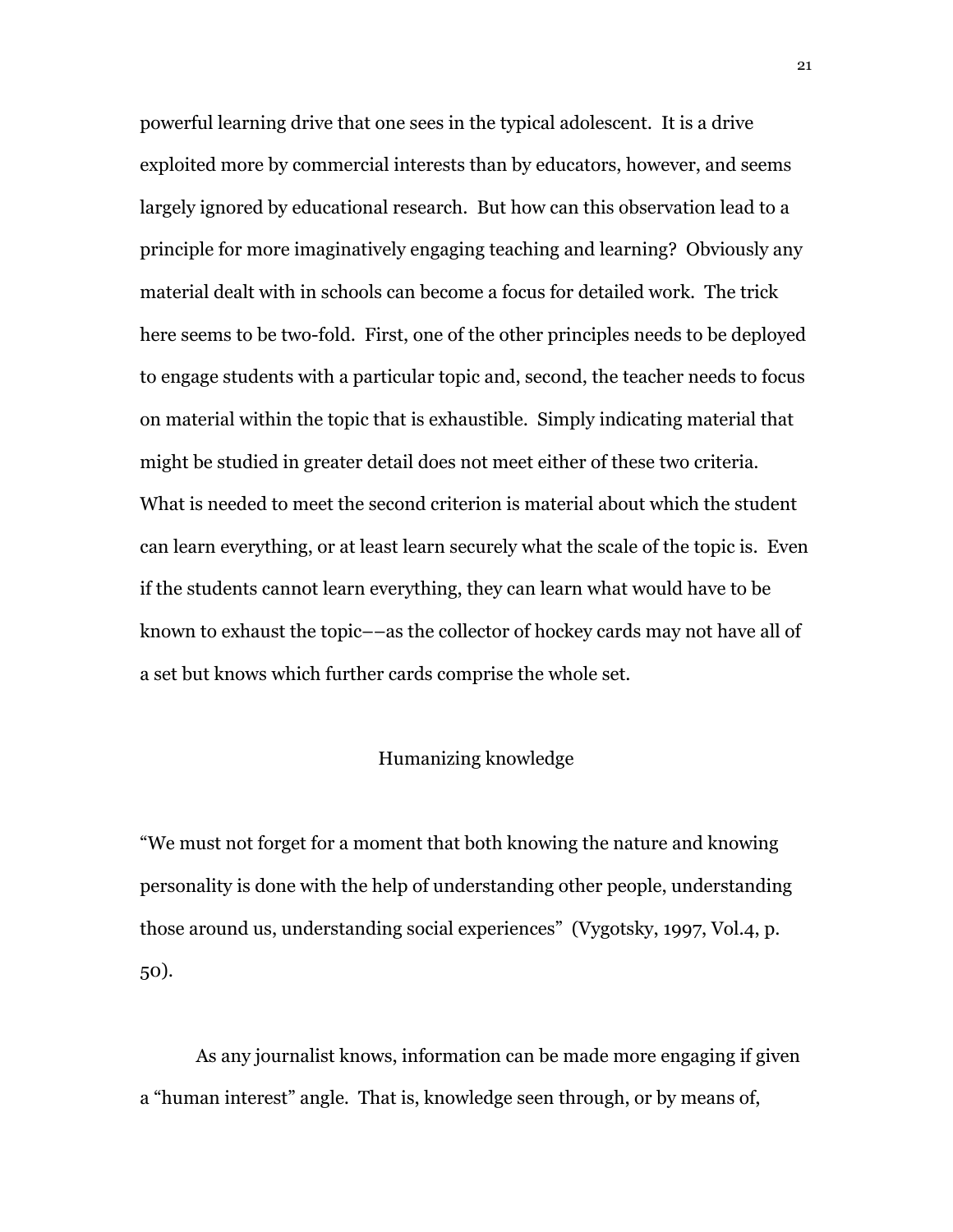human emotions, intentions, hopes, fears, and so on, is not only more directly comprehensible but is also more meaningful and engaging than if presented disembedded from its human source. Every teacher knows how the illustrative anecdote, particularly if it involves extremes of human endurance or foresight or ingenuity or compassion or suffering, grabs students' attention. Can we generalize from this widely recognized practice, seeing why it is so engaging of students' imaginations and develop a more widely applicable principle? The ability to see text not merely as an object but as a product of another human mind, provides a further cognitive tools that comes along with literacy.

The structure of typical textbooks with neatly organized and segmented knowledge tends to support the belief that the textbook or the encyclopaedia exhibits the ideal form of knowledge. This bizarre idea is no doubt one of the more peculiar consequences of literacy. In the face of this seemingly unconscious assumption it is necessary to emphasize constantly in education that books do not contain knowledge. Books contain symbolic codes, which serve as external mnemonics for knowledge. Knowledge exists only in human minds, and in minds its meaning derives from how it connects with our hopes, fears, and intentions, and with our imaginative lives.

In emphasizing the difference between inert symbolic codes in books and living knowledge in human minds, we want to draw attention to something significant, and often neglected, about teaching. The point is not to get the symbolic codes as they exist in books into the students' minds. We can of course do that––training students to be rather ineffective 'copies' of books. Rather, the teaching task is to reconstitute the inert symbolic code into living human

22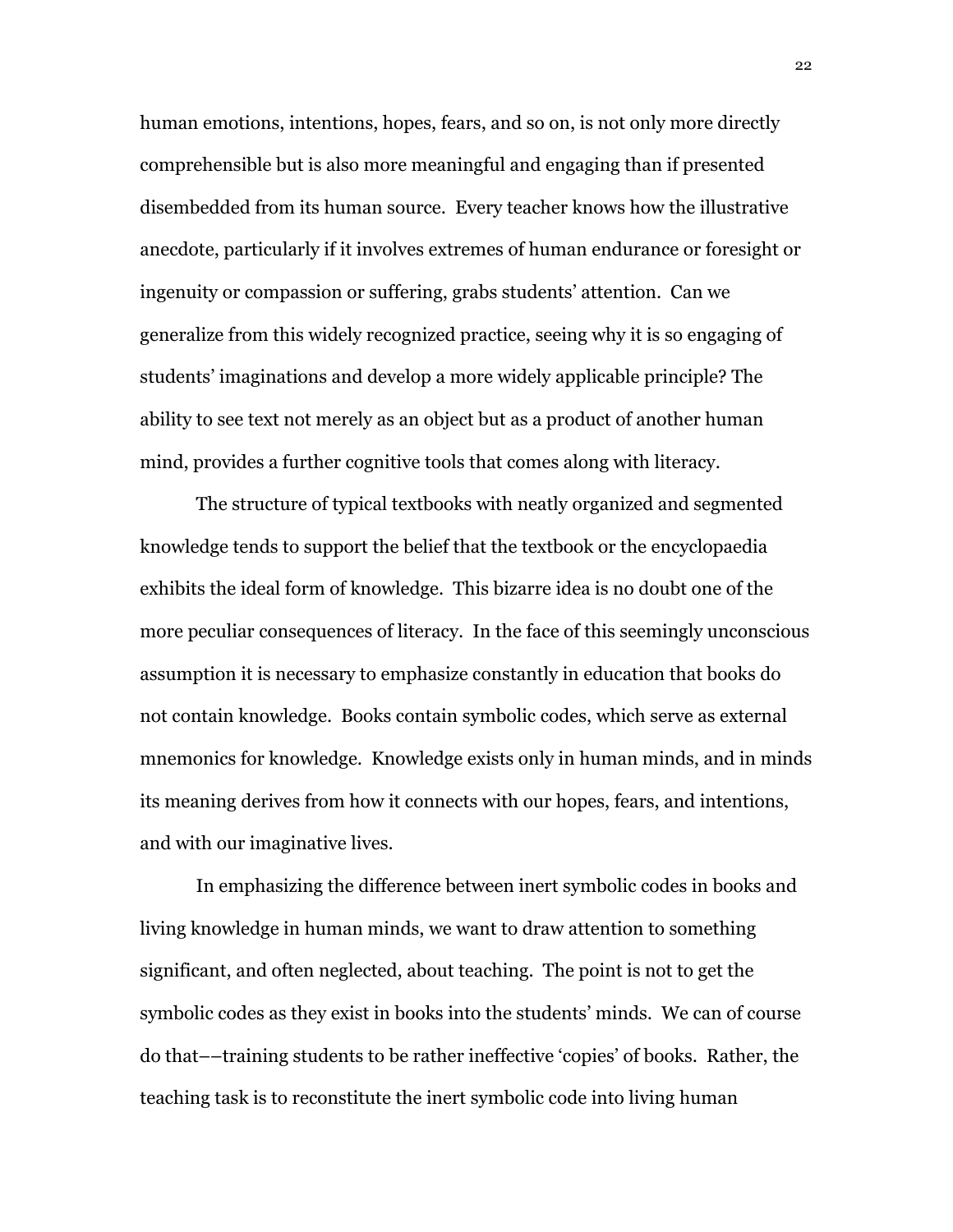knowledge. The point about knowledge living seems crucial. Knowledge in our minds is a function of the organization of our living organism; it is not some interchangeable code we can pick up, like computer data.

The educational task, then, involves the resuscitation of knowledge from its suspended animation in symbolic codes. The task is to convert, re-animate, transmute the symbolic codes into living human knowledge in students' minds. This is the challenge whether the knowledge is about earthworms or is a literary text. The codes do not carry guarantees of meaning. The instrument best able to ensure the transformation from codes to living knowledge is the imagination. The student can most easily resuscitate knowledge if they learn it in the human context in which it was first generated or discovered.

Vygotsky views knowledge as a cognitive and semiotic tool that serves as a means of mediation for human activities. From this point of view, the emphasis on the mediator, without respect to the fact that knowledge is a tool for development and mastery of cultural behavior, leads to an inadequate approach to education. As Vygotsky reminds us constantly through his writing, knowledge should be viewed as serving two purposes––mediating human activity, on the one hand, and mediating development of higher psychological processes, on the other:

We must not forget for a moment that both knowing nature and knowing personality is done with the help of understanding other people, understanding those around us, understanding social experiences. Speech cannot be separated from understanding. This inseparability of speech and understanding is manifested identically in both the social use of

23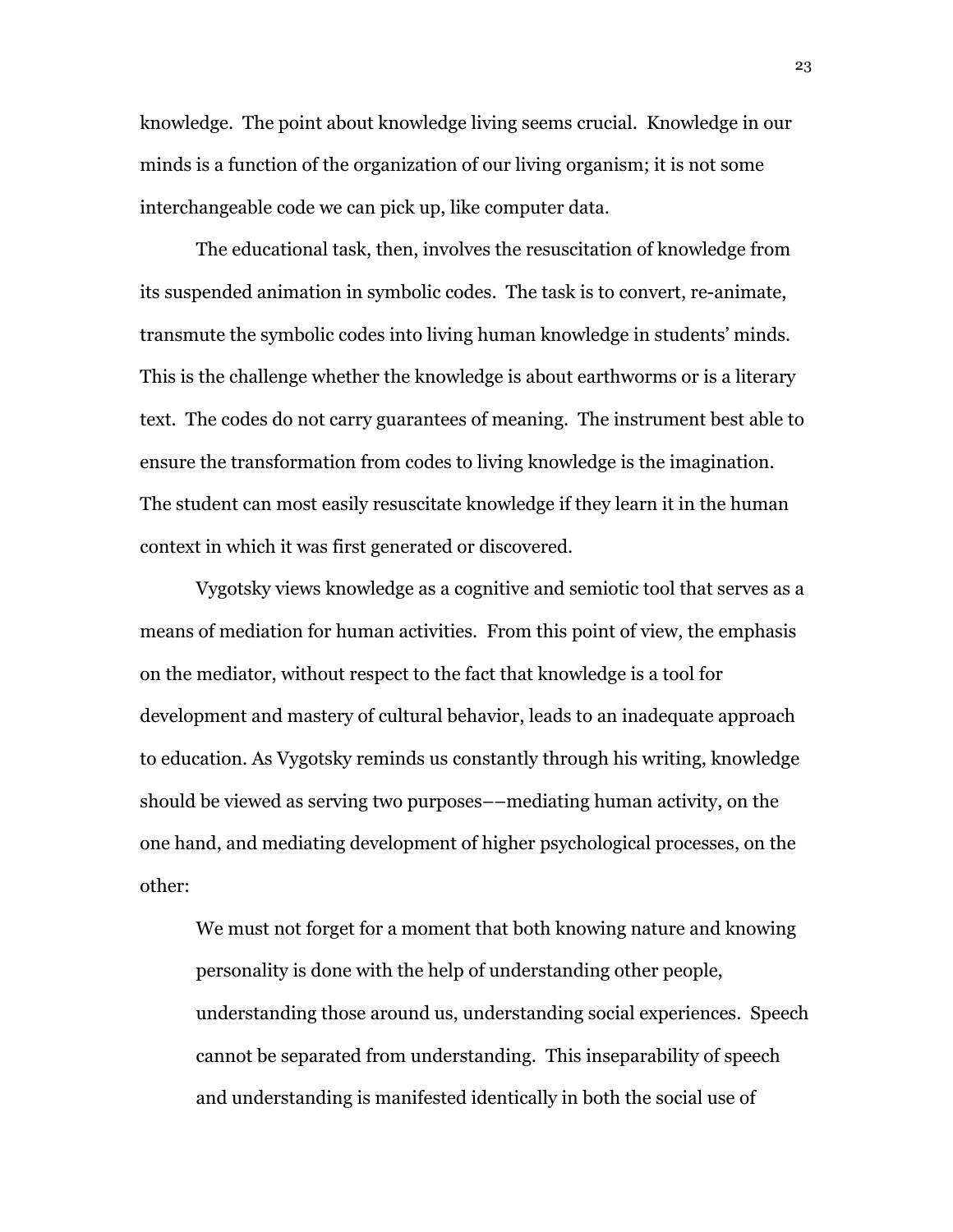language as a means of communication and in its individual use as a means of thinking (Vygotsky, 1997, Vol.4, p.50).

## The narrative mind

Focus on the cognitive tools of imagination brings to the fore, as has been noted already, the emotions. The emotions in turn are not subject to neat categorization, but seem to be expressible only in narratives. The main narrative we have for clearly conveying emotional meaning is the story: "man is in his actions and practice, as well as in his fictions, essentially a story-telling animal" (MacIntyre, 1981, p.201). Any event or behavior or information "becomes intelligible by finding its place in a narrative" (MacIntyre, 1981, p.196.) As Barbara Hardy famously put it: "We dream in narrative, daydream in narrative, remember, anticipate, hope, despair, believe, doubt, plan, revise, criticize, construct, gossip, learn, hate and live by narrative" (1968, p.5). The focus on the imagination leads to the bold but entirely plausible claim that "the mind is . . . a narrative concern" (Sutton-Smith, 1988, p.22).

Jerome Bruner's Actual Minds, Possible Worlds (1986) has helped popularize within educational research a conception of the mind that gives renewed prominence to the role of narrative in our ways of making sense of the world and of experience. The conception of the mind as, in whatever degree, "a narrative concern" is supported by a wealth of modern research, from Bartlett's celebrated studies on memory (1932), to Bransford's and associates' (1972, 1975)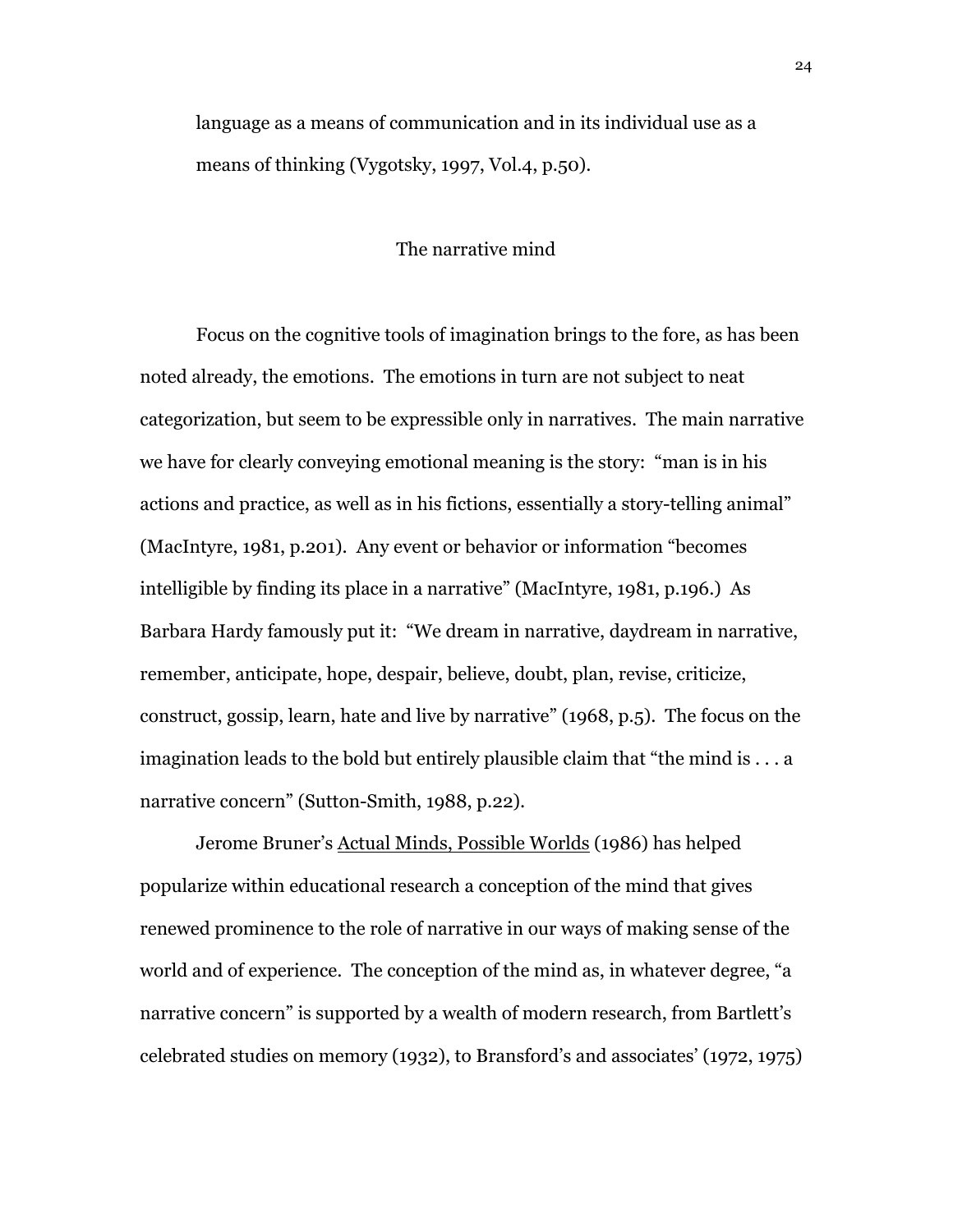and Rumelhart's (1975) work in the 1970s, to the recent and current large scale focus on scripts, schemata, and narratives.

The capacity to increasingly think of the world and experience in narrative terms represents a further cognitive tool that comes along with literacy. Narrative provides us with one of the main tools for orienting our emotions to the contents of our narrative, and consequently gives us the power to make increasingly complex meaning of our lives and of the world around us. The narratives that come along with literacy as different from the stories of our "oral" childhood in that they incorporate many of the cognitive tools we have mentioned earlier.

#### **Conclusion**

What we have tried to do, in a somewhat preliminary way, in this paper is unfold some of the cognitive tools that are embedded within the larger cognitive tools of literacy. So we may see literate students' minds as routinely deploying such tools as a ready engagement with the limits of reality and the extremes of experience, and a desire for a sense of transcendence within reality, which finds one exemplar in the interest in the heroic, and a complex construction of mental images and concepts, and an emotional response to forms of idealism that lead to a tendency to revolt against conventions, and a desire to exhaustively explore something in great detail, and an easy engagement with knowledge by means of its human and emotional contexts, and a disposition to make sense of the world and experience in narrative terms.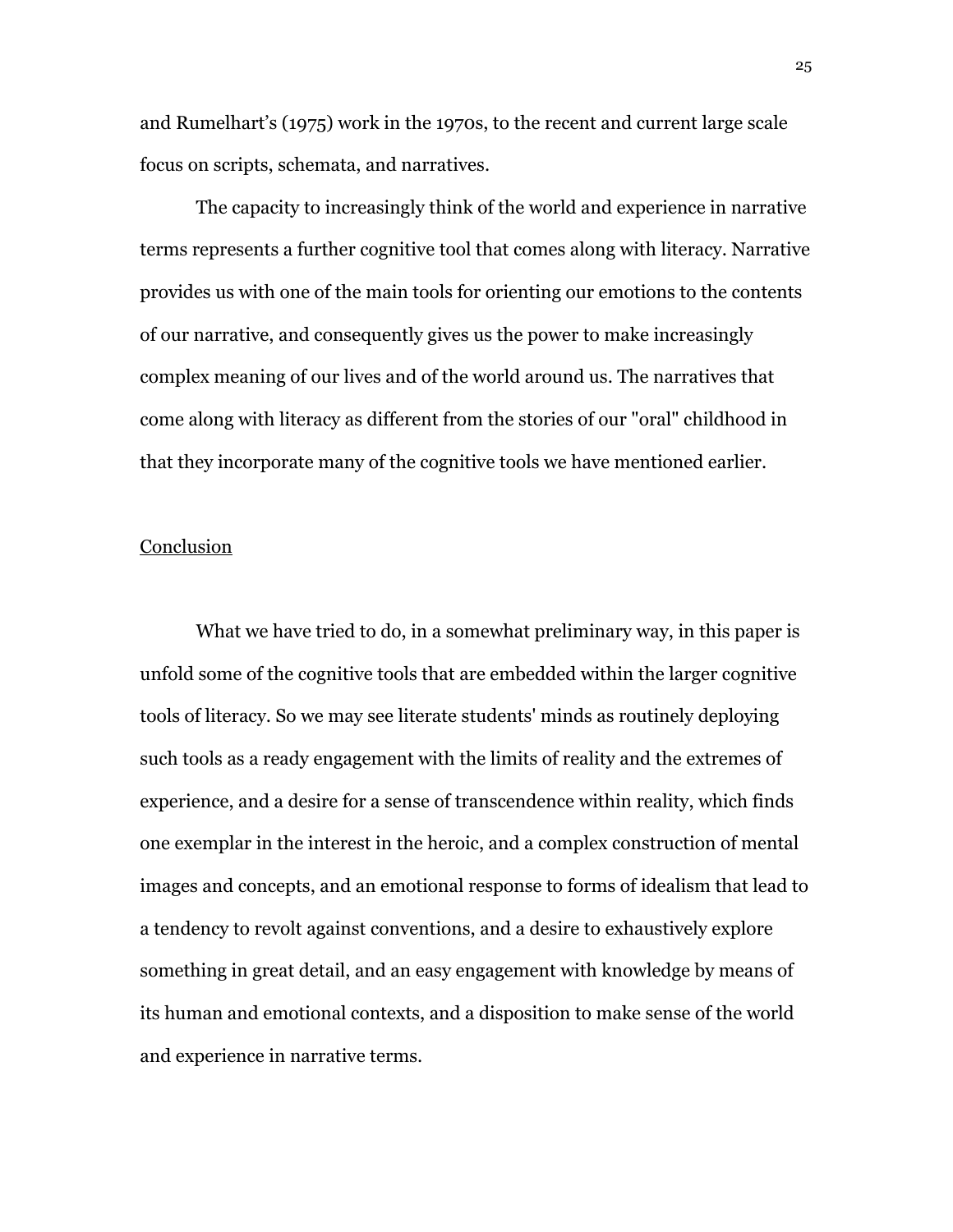Now, of course, these are qualities of our cognitive and emotional lives about which the word 'tool" is hardly ideal. In what sense can we meaningfully talk of a desire as a tool? Well, what we see develop with literacy are certain set dispositions of minds, certain characteristic ways of engaging and being engaged by the world and experience. We do not have a very good vocabulary to talk about such characteristics of the mind. And what vocabulary we have has been largely formed in the context of views of the mind that are inhospitable to Vygotsky's ideas. We may call them mediators––things we learn that we then use to make richer sense. It may be that the metaphoric extension of the word "tool" is as good as we can find. One of their most distinctive features, after all, is that they do for our minds something like what tools do for our bodies. They extend our powers.

### References

- Altwerger, Bess. (1994). In Art Levine. "The great debate revisited." Atlantic Monthly, 38-44.
- Bartlett, F.C. (1932). Remembering. Cambridge: Cambridge University Press.
- Bransford, J.D., & Johnson, M.V. (1972). Contextual prerequisites for understanding: Some investigations of comprehension and recall. Journal of Verbal Learning and Verbal Behavior
- Bransford, J.D., & McCarrell, N.S. (1975). A sketch of a cognitive approach to comprehension: Some thoughts about understanding what it means to comprehend. In P.N. Johnson-Laird and P.C. Watson (eds.), Thinking: Readings in cognitive science. Cambridge: Cambridge University Press.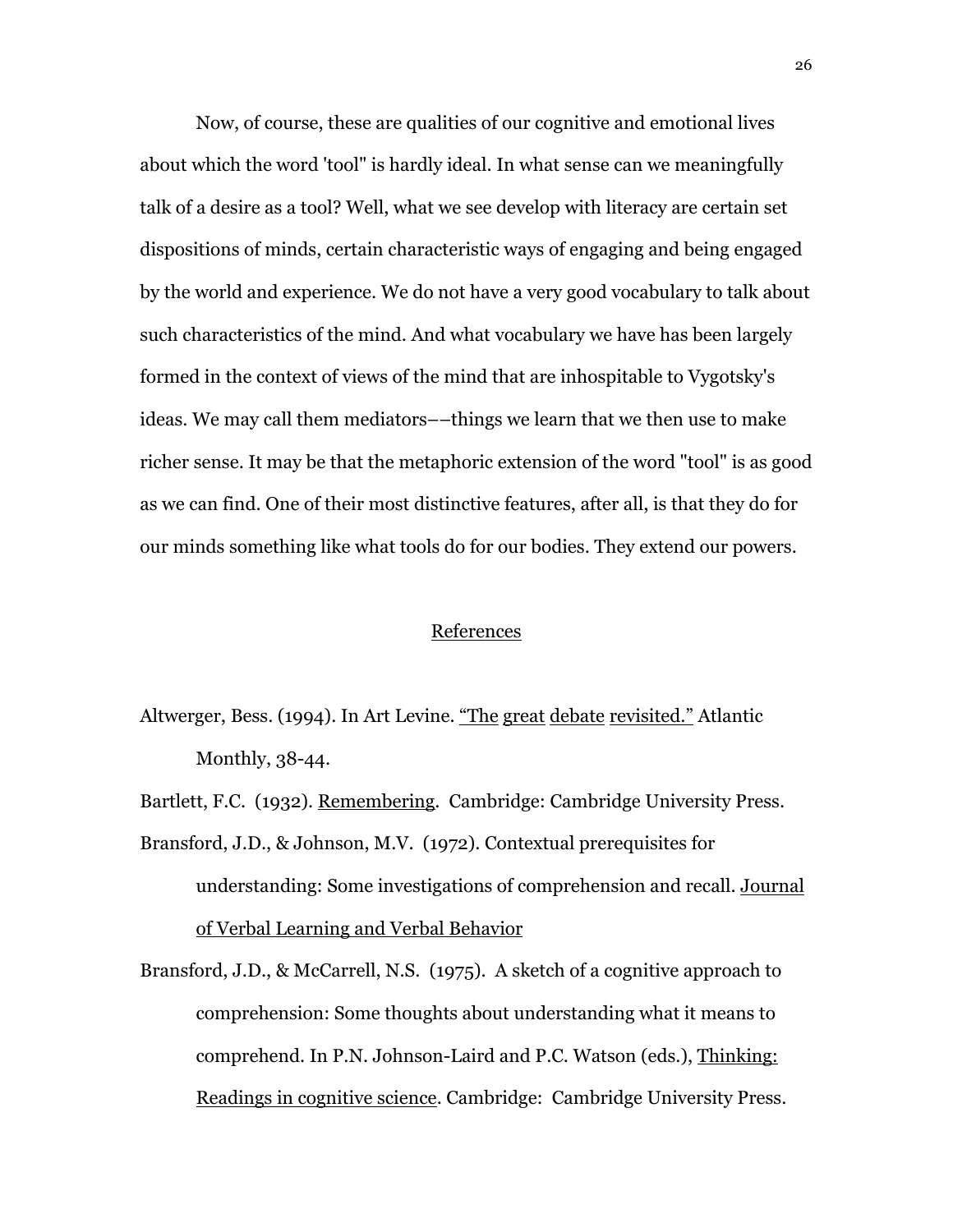- Bruner, Jerome. (1986). Actual minds, possible worlds. Cambridge, MA: Harvard University Press.
- Egan, Kieran. (1997). The educated mind: How cognitive tools shape our understanding. Chicago: University of Chicago Press.
- Hardy, Barbara. (1968). Towards a poetics of fiction: An approach through narrative. Novel, 2, 5-14.
- Illich, Ivan. (1993). Hugh of St. Victor. Cambridge: Cambridge University Press.
- Kozulin, Alex (1998). Psychological tools : a sociocultural approach to education. Cambridge, Mass., Harvard University Press.
- Lamm, Zvi. (1976). Conflicting Theories of Instruction [CHECK1]: Berkeley, CA: McCutcheon.
	- MacIntyre, Alasdair. (1981). After virtue. Notre Dame, IN: University of Notre Dame Press.
- Martin, Bill Jr. (1990). "An overview of a humanistic languge reading program." In Nancy Polette, Whole language in action. O'Fallon, MO: Book Lures, Inc.
- Peetoom, Adrian. (1988). "Publisher's Afterword," in Jane Bookwill and Paulette Whitman, Moving on: A whole language sourcebook for Grades three and four. Toronto: Scholastic-TAB.

Polette, Nancy. (1990). Whole language in action. O'Fallan, MO: Book Lures, Inc.

Rumelhart, D.E. (1975). Notes on a schema for stories. In D.G. Bobrow and A.M. Collins (eds.), Representation and understanding. New York: Academic Press.